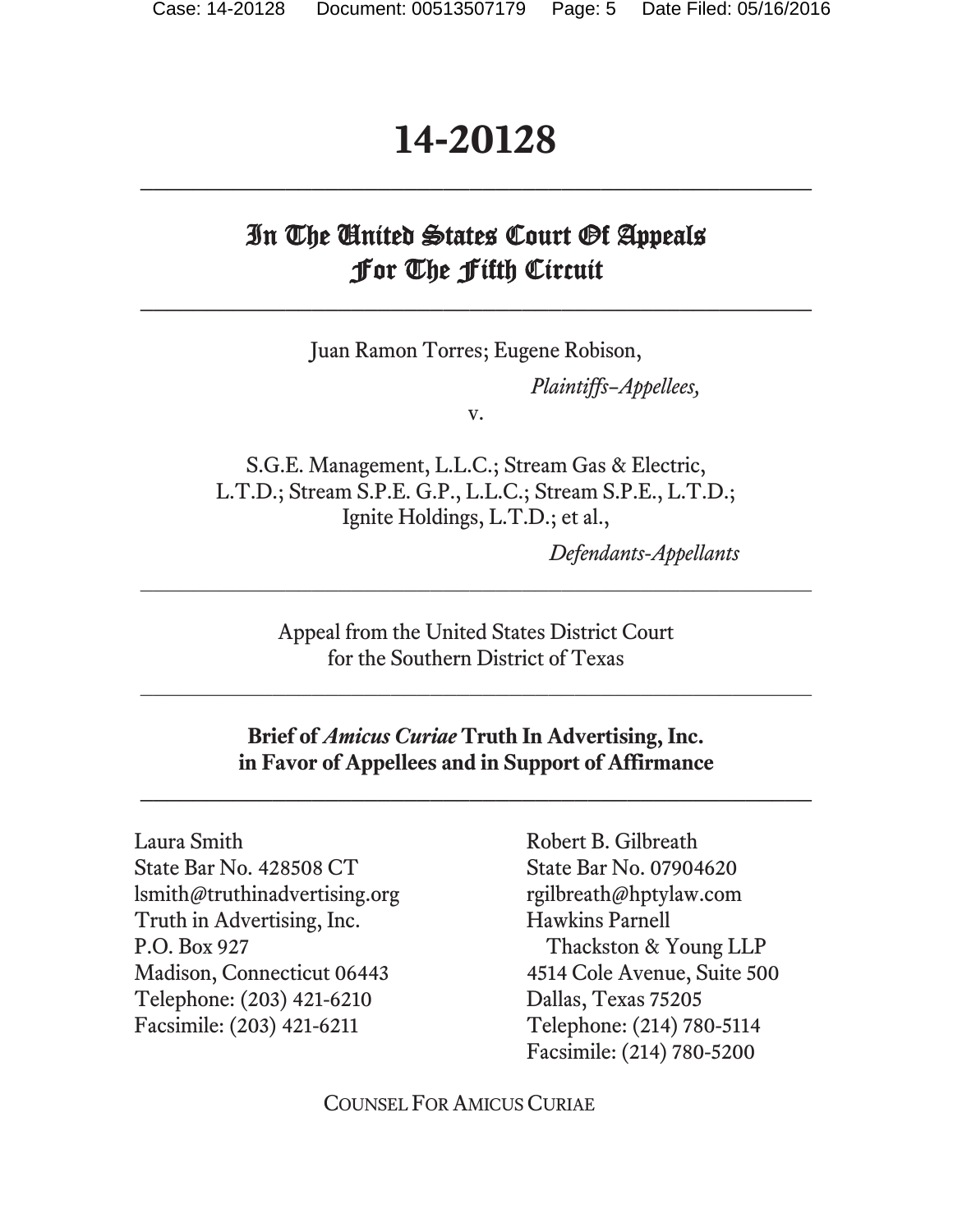#### **Corporate Disclosure Statement Of Truth In Advertising, Inc.**

In accordance with Federal Rule of Appellate Procedure 29(c)(1), the undersigned counsel certifies that amicus curiae Truth in Advertising, Inc. is a 501(c)(3) nonprofit, non-stock corporation. It has no parent corporation, and no publicly traded corporation has an ownership interest in it of any kind.

Pursuant to Fifth Circuit Rule 29.2, the undersigned counsel certifies that the following listed persons and entities, in addition to those already listed in the parties' briefs, have an interest in the outcome of this case:

Truth in Advertising, Inc. – amicus curiae

Robert B. Gilbreath – counsel for Truth in Advertising, Inc.

Laura Smith – counsel for Truth in Advertising, Inc.

Respectfully submitted,

 /s/ *Robert B. Gilbreath*  Robert B. Gilbreath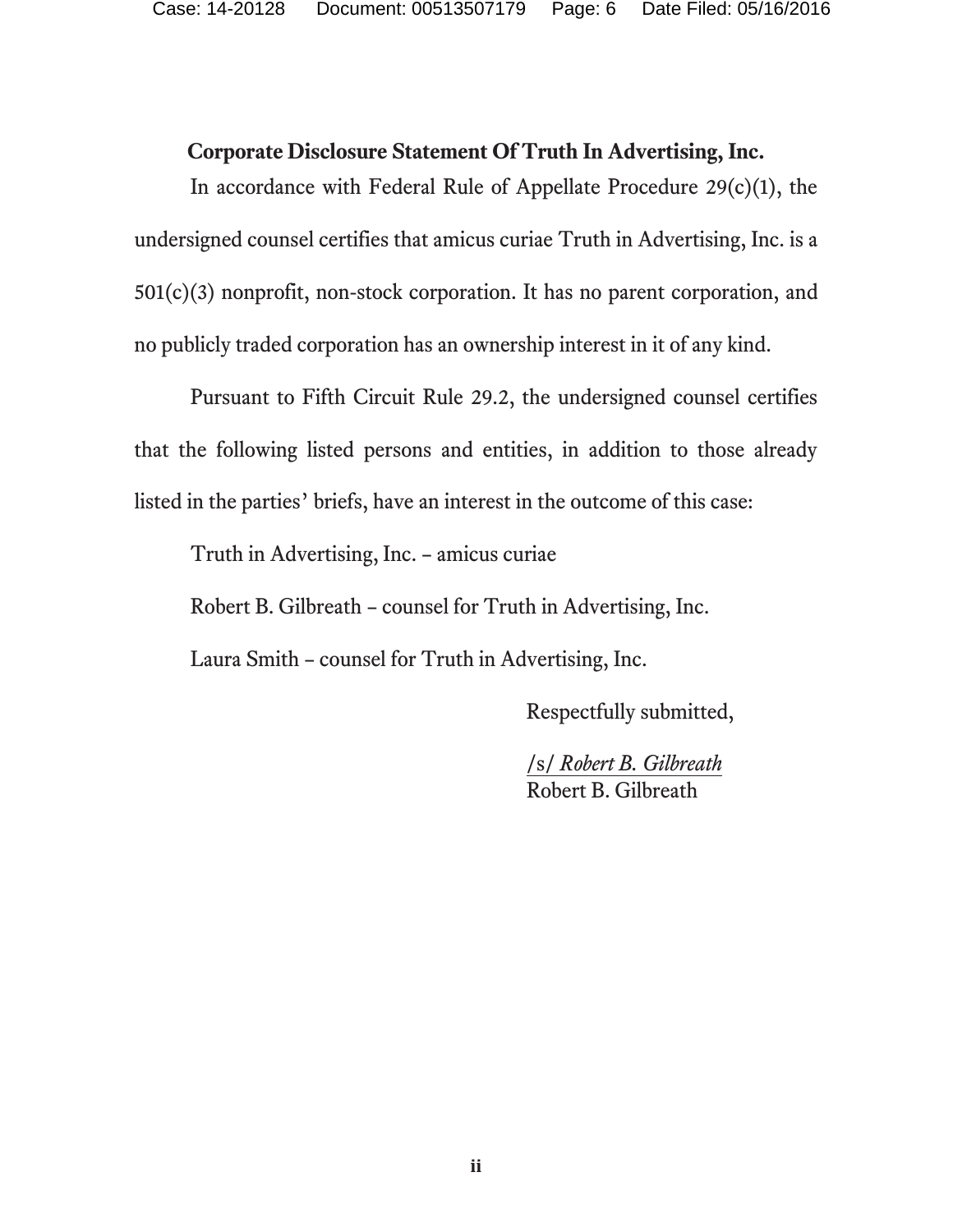# **Table of Contents**

| Ι.   | Class-Action Litigation Plays An Indispensable Role In Protecting                                                               |  |
|------|---------------------------------------------------------------------------------------------------------------------------------|--|
| II.  | Pyramid Schemes Inflict Broad and Serious Harm to Consumers,<br>Legitimate Business Competitors, and the General Public Alike 7 |  |
| III. | To Succeed, Pyramid schemes Must Masquerade As Legitimate                                                                       |  |
|      |                                                                                                                                 |  |
|      |                                                                                                                                 |  |
|      |                                                                                                                                 |  |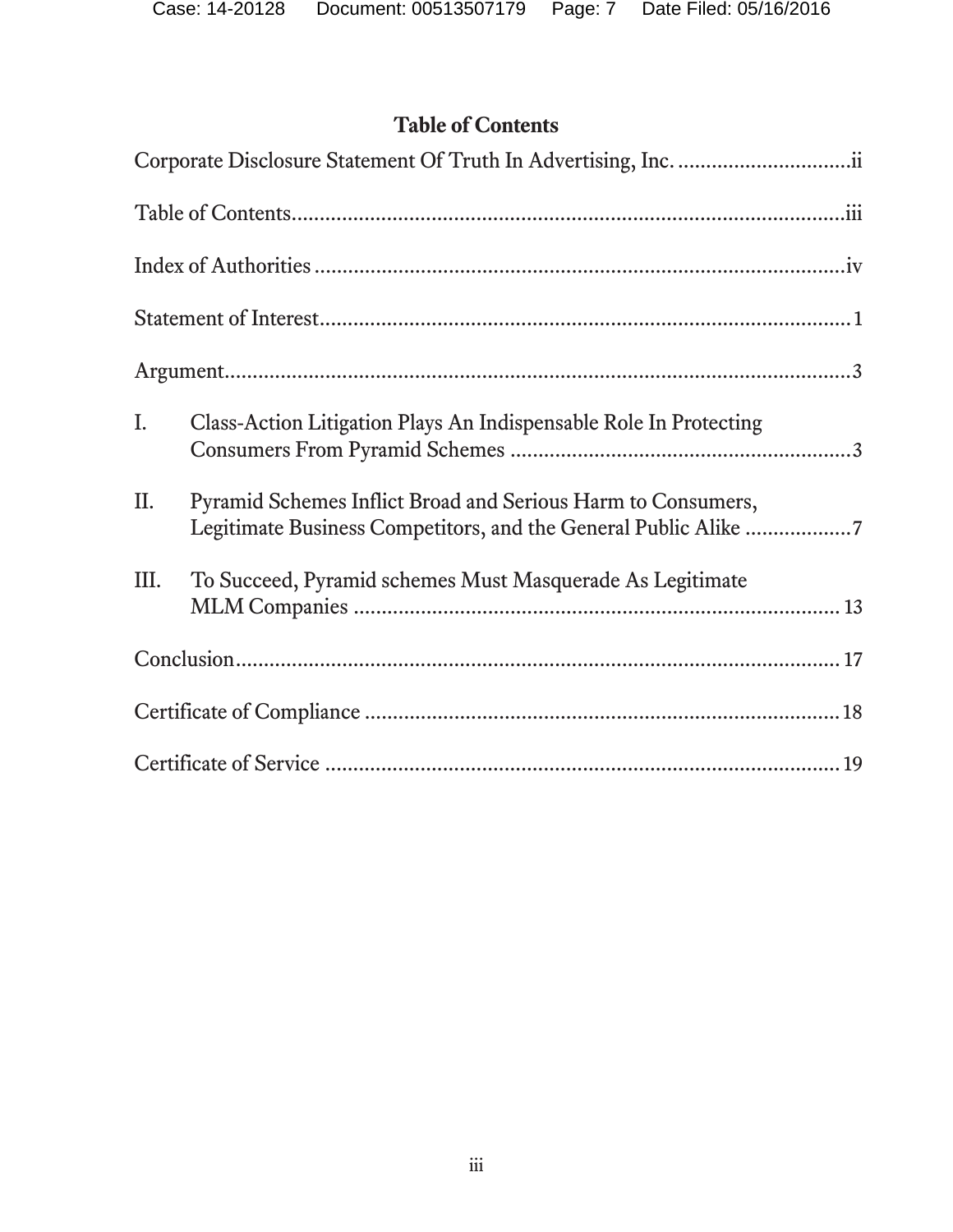# **Index of Authorities**

### **Cases**

| In re Am. Principals Holdings, Inc. Sec. Litig.,<br>1987 U.S. Dist. LEXIS 16945, M.D.L. No. 653 (S.D. Cal. July |
|-----------------------------------------------------------------------------------------------------------------|
| Amchem Prods., Inc. v. Windsor,                                                                                 |
| In re Amway Corp.,                                                                                              |
| Arata v. Nu Skin Int'l, Inc.,<br>No. 92-15380, 1993 U.S. App. LEXIS 21747 (9th Cir. 1993)5                      |
| Bostick v. Herbalife Int'l of Am., Inc.,                                                                        |
| Carnegie v. Household Int'l, Inc.,                                                                              |
| Davis v. Avco Corp.,<br>371 F. Supp. 782 (N.D. Ohio 1974), aff'd, 739 F.2d 1057 (6th                            |
| Evans v. Armenta,                                                                                               |
| Evans v. Burrell,                                                                                               |
| Fed. Trade Comm'n v. BurnLounge, Inc.,                                                                          |
| In re Glenn W. Turner Enters. Litig.,                                                                           |
| Marshall v. Holiday Magic, Inc.,                                                                                |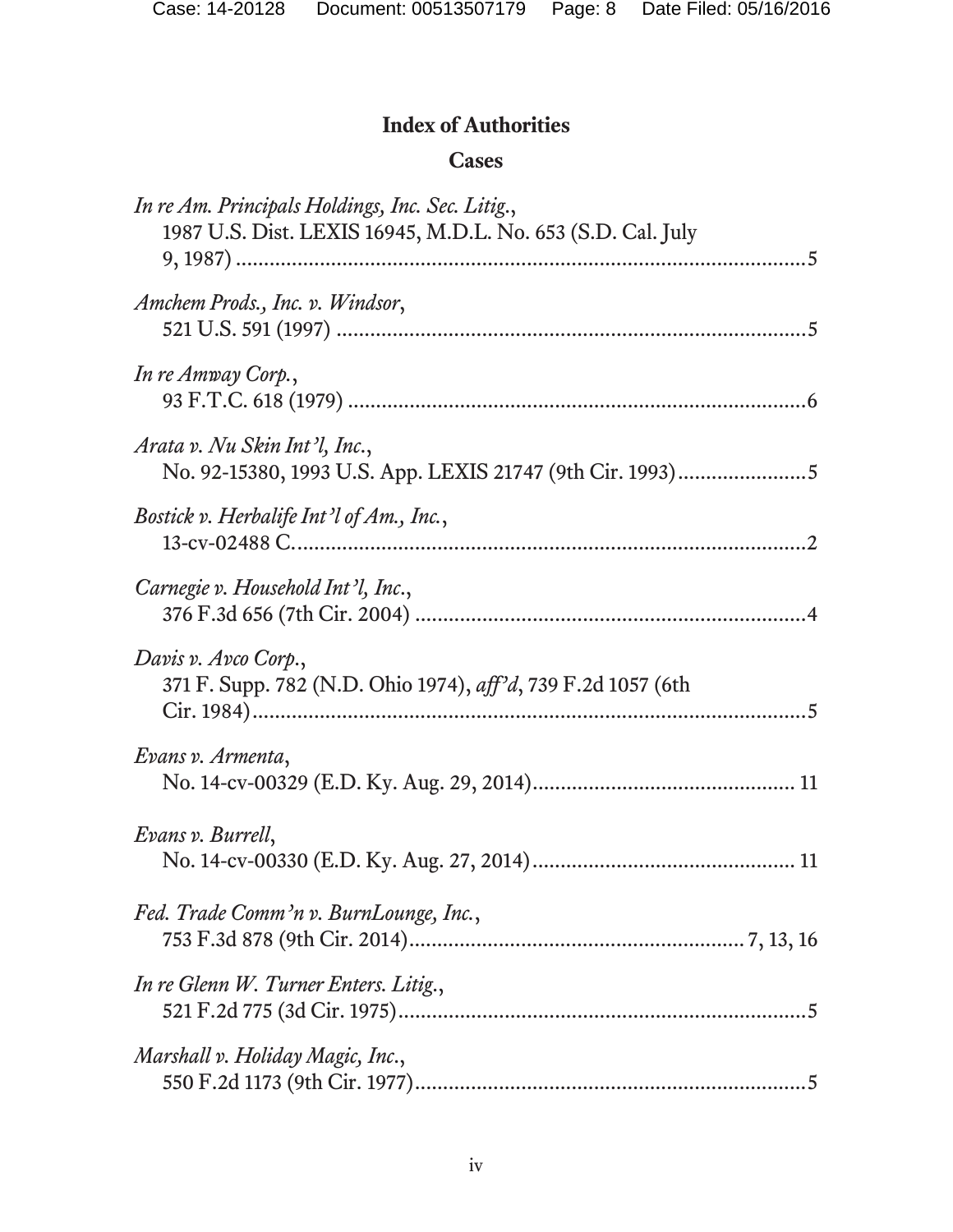| Nguyen v. FundAmerica, Inc.,                                                                                          |  |  |
|-----------------------------------------------------------------------------------------------------------------------|--|--|
| Piambino v. Bailey,                                                                                                   |  |  |
| Reyes v. Netdeposit, LLC,                                                                                             |  |  |
| Sec. Exch. Comm'n v. Koscot Interplanetary, Inc.,                                                                     |  |  |
| Sec. Exch. Comm'n v. Koscot Interplanetary, Inc.,                                                                     |  |  |
| Secs. Exch. Comm'n v. Glenn W. Turner Enters., Inc.,<br>348 F. Supp. 766 (D. Ore. 1972), aff'd 474 F.2d 476 (9th Cir. |  |  |
| Stull v. YTB Int'l, Inc.,<br>No. 10-600, 2011 U.S. Dist. LEXIS 109376 (S.D. Ill. Sept. 26,                            |  |  |
| Torres v. S.G.E. Mgmt., L.L.C.,                                                                                       |  |  |
| Torres v. S.G.E. Mgmt., L.L.C.,                                                                                       |  |  |
| Webster v. Omnitrition Int'l, Inc.,                                                                                   |  |  |
| <b>Rules of Procedure</b>                                                                                             |  |  |
|                                                                                                                       |  |  |
|                                                                                                                       |  |  |
|                                                                                                                       |  |  |
|                                                                                                                       |  |  |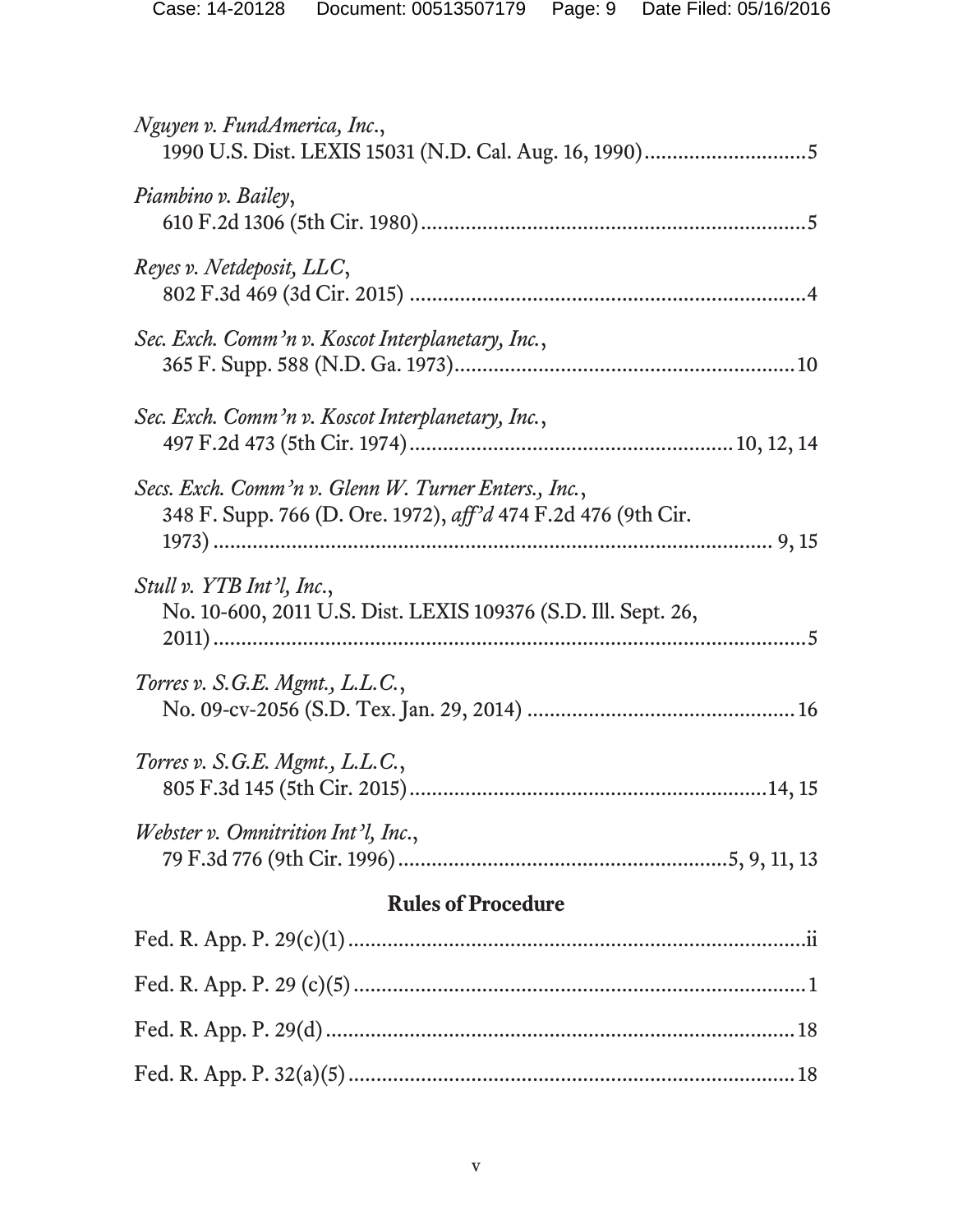# **Other Authorities**

| Dana Mattioli and Emily Glazer, Amid the Latest Criticism, |
|------------------------------------------------------------|
|                                                            |
| Nat'l Ass'n Consumer Advocates, Standards & Guidelines for |
| Preliminary Injunction Order, Fed. Trade Comm'n v. Vemma   |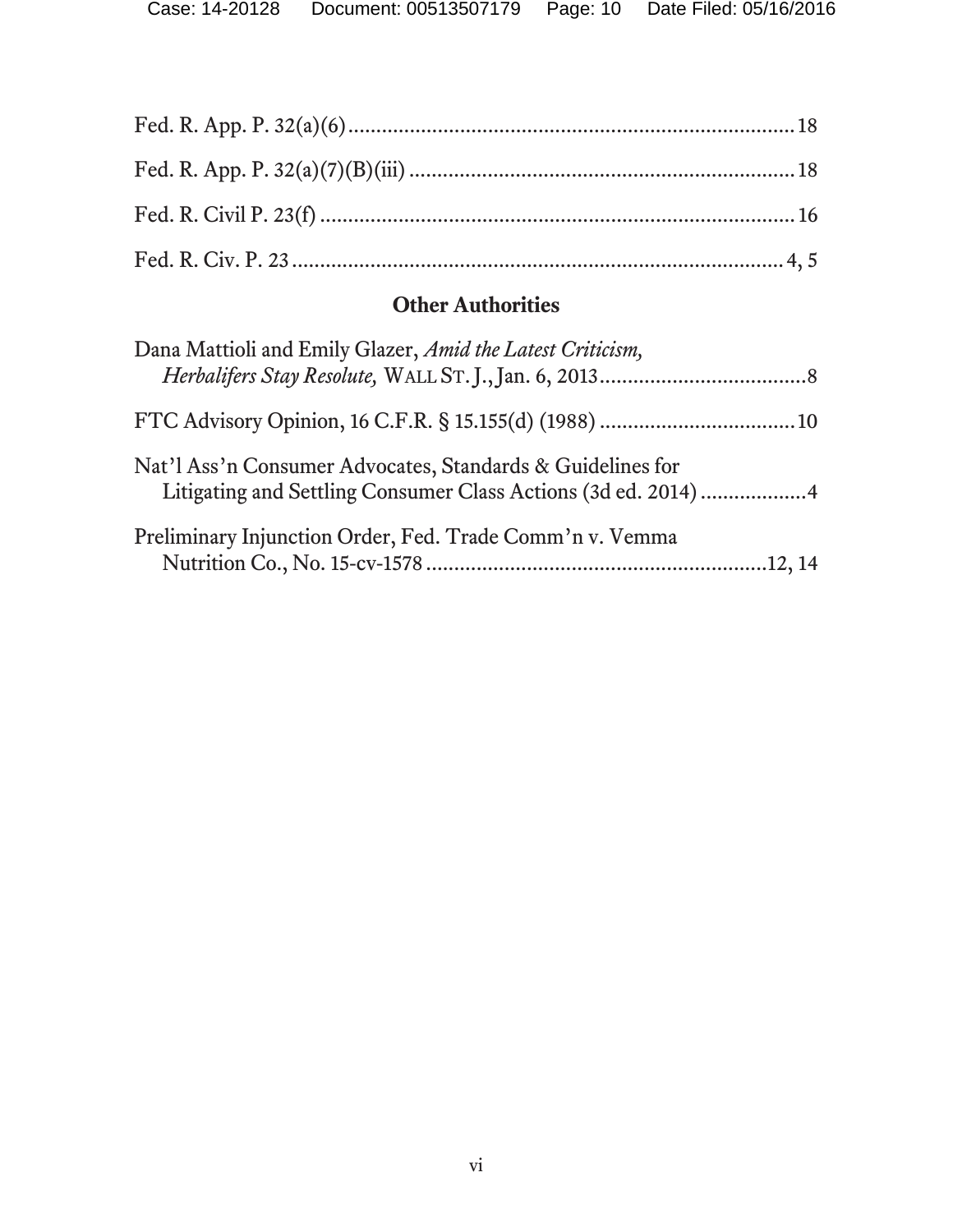$\overline{a}$ 

## **Statement of Interest**<sup>1</sup>

Truth in Advertising, Inc. (TINA.org) is a 501(c)(3) nonprofit, nonpartisan organization whose mission is to combat the systemic and individual harms caused by deceptive marketing. To further its mission, TINA.org investigates deceptive marketing practices and advocates before federal and state government agencies, as well as courts.

With respect to pyramid schemes in particular, TINA.org has filed several complaints with the Federal Trade Commission ("FTC") regarding such fraudulent marketing ventures. Recently, TINA.org's efforts in this regard prompted the FTC to file suit for a permanent injunction against an Arizonabased pyramid scheme, a case in which TINA.org worked with the Commission, providing it with its investigation findings, as well as testimony at the preliminary injunction hearing in the District Court of Arizona. *See* FTC Acts to Halt Vemma as Alleged Pyramid Scheme, Press Release (Aug. 26, 2015), https://www.ftc.gov/news-events/press-releases/2015/08/ftc-acts-haltvemma-alleged-pyramid-scheme.

<sup>&</sup>lt;sup>1</sup> All parties have consented to TINA.org participating as amicus curiae. Pursuant to F.R.A.P.  $\S$  29(c)(5), TINA.org states that its brief was not authored in whole or in part by either party or its counsel, and that no person other than TINA.org, its members, or its counsel contributed any money that was intended to fund the preparation and submission of this brief.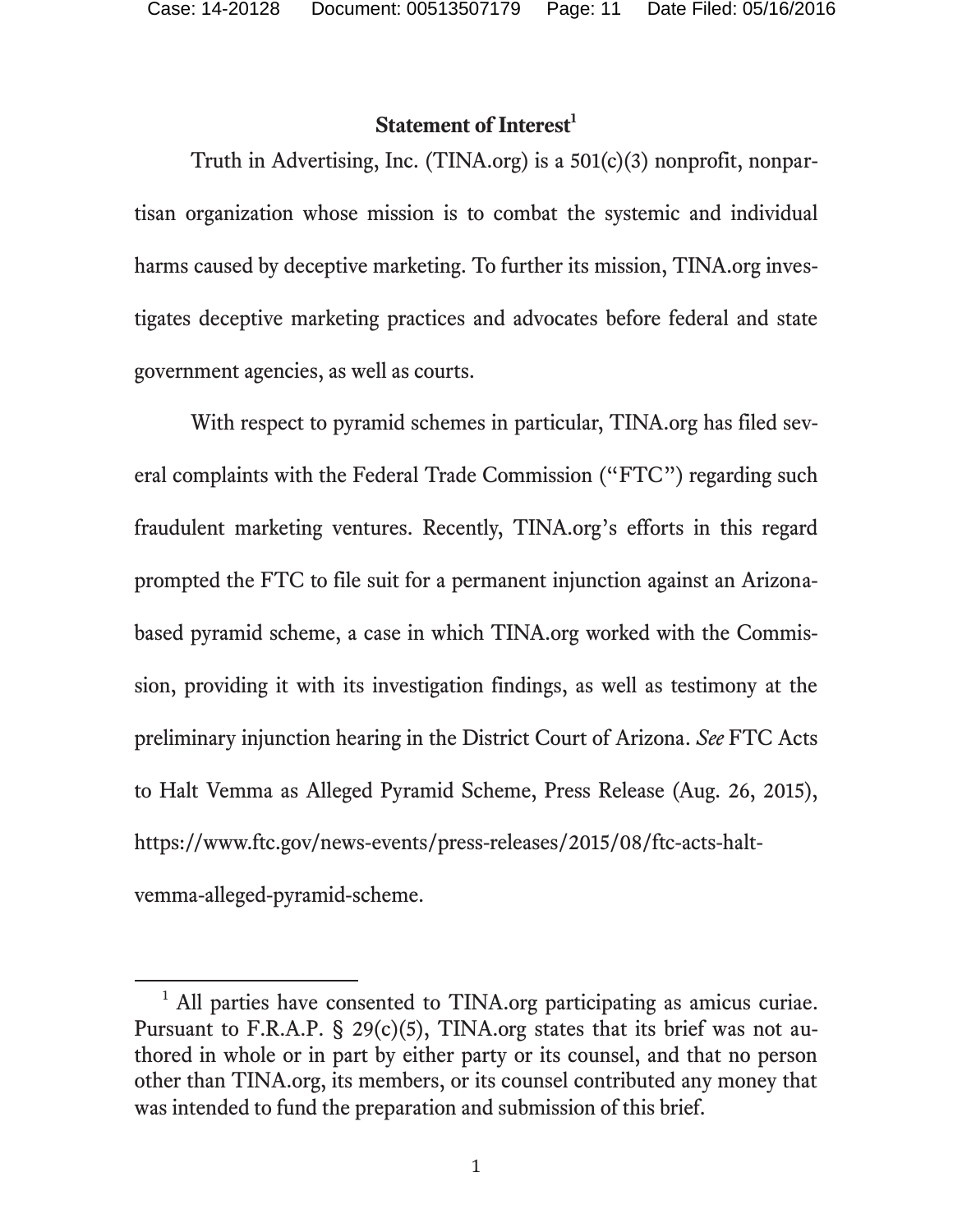TINA.org has also conducted informational congressional briefings in Washington, D.C. regarding pyramid schemes;<sup>2</sup> presented at a national conference of multi-level marketing ("MLM") executives focusing on pyramid scheme issues; has exposed several pyramid schemes through its investigative reporting; and is a resource for consumers nationwide to both educate themselves about and submit complaints regarding such schemes. *See* TINA.org's pyramid scheme publications https://www.truthinadvertising.org/?s=pyramid+scheme/ Best Practices Academy Workshop featuring TINA.org's Executive Directory, https://www.bestpractices.academy/events/best-practices-workshop/; TI-NA.org MLM Brochure, https://www.truthinadvertising.org/educationalresources/.<sup>3</sup> In short, TINA.org has a unique expertise in the area of pyramid

l

<sup>&</sup>lt;sup>2</sup> TINA.org's executive director presented along with Peter Vander Nat, Ph.D., former senior economist at the FTC, and William Keep, Ph.D., Dean of the School of Business at The College of New Jersey, both pyramid scheme experts who have co-written two seminal works analyzing the MLM industry.

<sup>&</sup>lt;sup>3</sup> Drawing on its accumulated expertise, when Herbalife, a multi-level marketing company alleged to be operating a pyramid scheme, reached a settlement agreement in the class-action lawsuit filed against it in the Central District of California, TINA.org filed a brief as *amicus curiae* opposing the terms of the settlement reached between the parties on the basis that the agreement was unfair to class members. *See Bostick v. Herbalife Int'l of Am., Inc.,* 13-cv-02488 C.D. Cal., Doc. 114, https://www.truthinadvertising.org/wpcontent/uploads/2015/03/Herbalife-amicus.pdf. While there are limitations to the benefits consumers can derive from class-action lawsuits, they are none-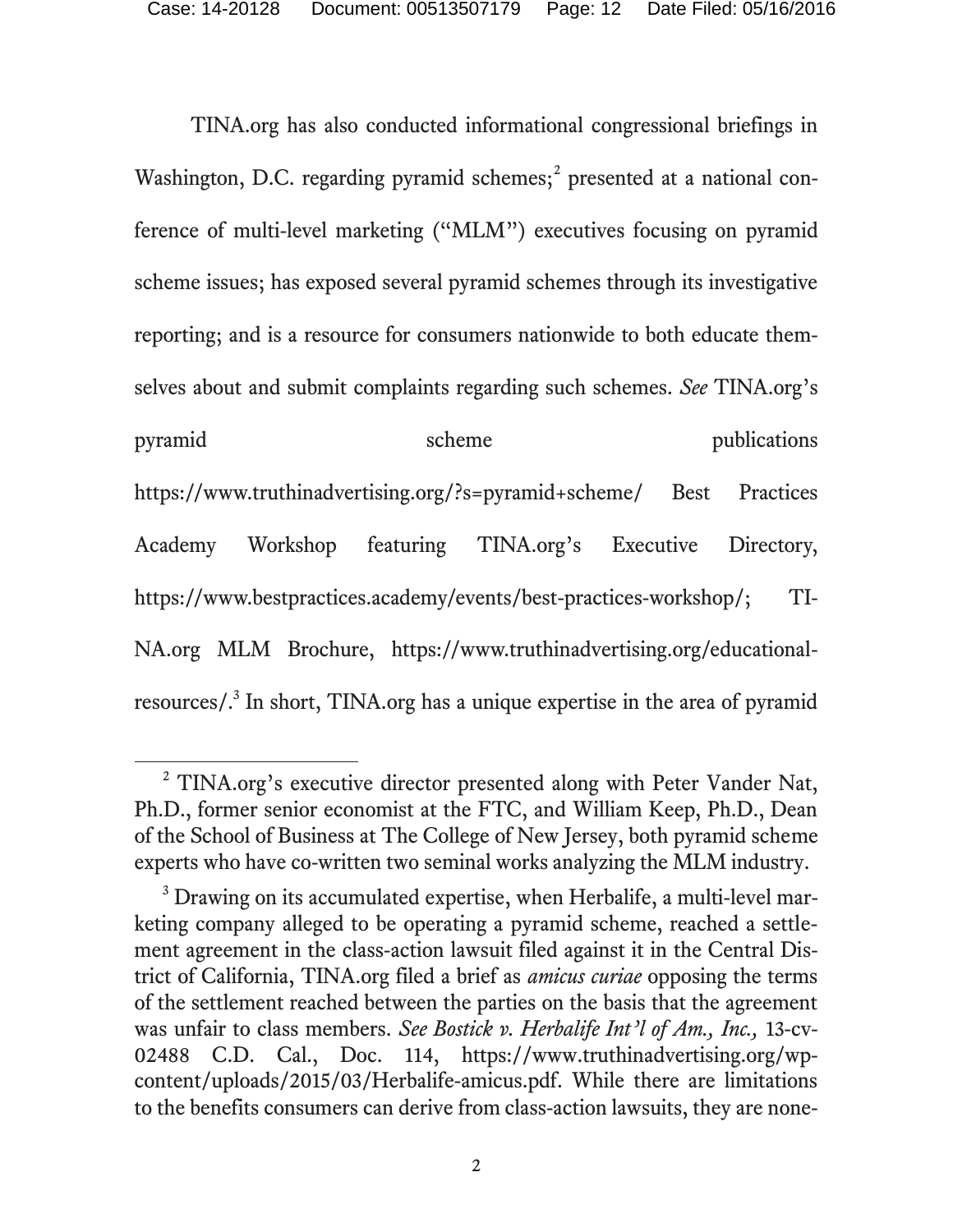schemes, the marketing used by such companies, and the impact these illegitimate businesses have on consumers, all of which will assist this Court in better understanding the allegations at issue in this case. Furthermore, the issue presented in this case is of central importance to TINA.org's work and mission.

#### **Argument**

 Pyramid schemes cause far-reaching harm to consumers, honest competitors, and the national economy, and class-action litigation is an appropriate and necessary means of enforcing the laws designed to protect unwitting consumers from such illegal companies.

### **I. Class-Action Litigation Plays An Indispensable Role In Protecting Consumers From Pyramid Schemes**

Is Stream Energy an illegal pyramid scheme? It is a question that defendants would have plaintiffs answer 200,000 times over.<sup>4</sup> But the reality is that few consumers—and even fewer attorneys—would ever expend the time and effort required to sue an alleged pyramid scheme for a single individual's harm. That means that if defendants (and their amici) were to have their way,

theless a vital and necessary arrow in the quiver for consumer protection rights and the furthering of the laws' objectives.

 $\overline{a}$ 

4 According to the District Court's Jan. 13, 2014 Memorandum Opinion and Order, ECF No. 169, at 3, "The plaintiffs seek to certify a class of 236,544 people. The defendants do not challenge certification on this basis."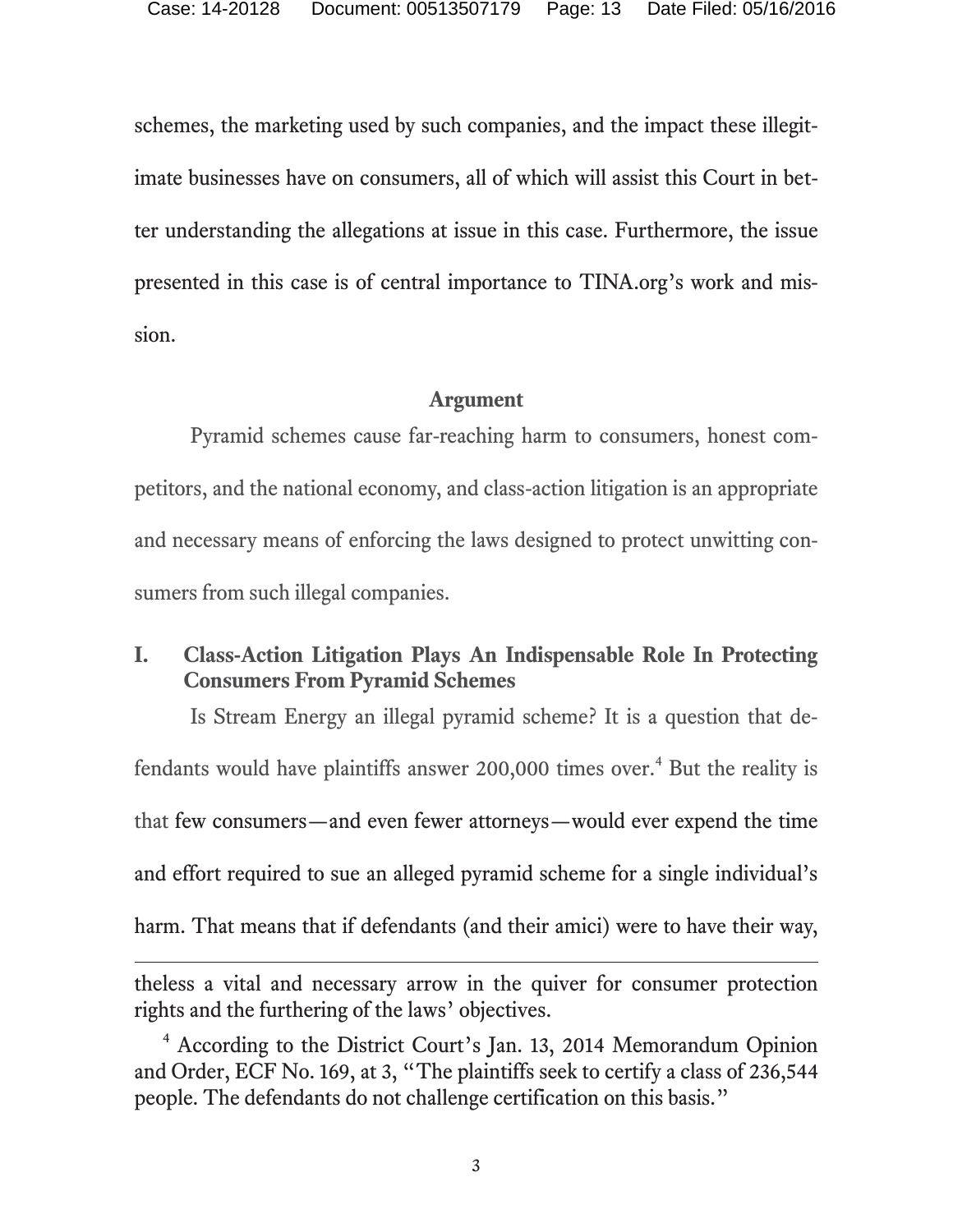pyramid schemes would be largely immunized from liability. *See* Panel Dissent at 24 ("I am compelled to respectfully dissent today by the realization that the panel majority's opinion will vaccinate illegal pyramid schemes against *all* civil litigation . . ." (emphasis in original)); *Reyes v. Netdeposit, LLC*, 802 F.3d 469, 491 (3d Cir. 2015) ("Class actions are often the only practical check against the kind of widespread mass-marketing scheme alleged here. . . . This is particularly true when, as is often the case, the scheme targets unsophisticated consumers with little disposable income and without the means or wherewithal to seek assistance of legal counsel."); *Carnegie v. Household Int'l, Inc*., 376 F.3d 656, 661 (7th Cir. 2004) ("The realistic alternative to a class action is not 17 million individual suits, but zero individual suits."); *cf.* Nat'l Ass'n Consumer Advocates, Standards & Guidelines for Litigating and Settling Consumer Class Actions (3d ed. 2014) at 3 ("[R]ejecting class actions because [individual] recoveries are small encourages wrongful conduct and largely immunizes entities caught stealing millions of dollars in ten-dollar increments.")

The principal mechanism for overcoming such difficulties is the modern class action typified by Federal Rule 23. The class action device, by spreading the litigation costs across a large group suffering modest individual harms, ensures that "massive...fraud...will [not] go unpunished." *Carnegie*,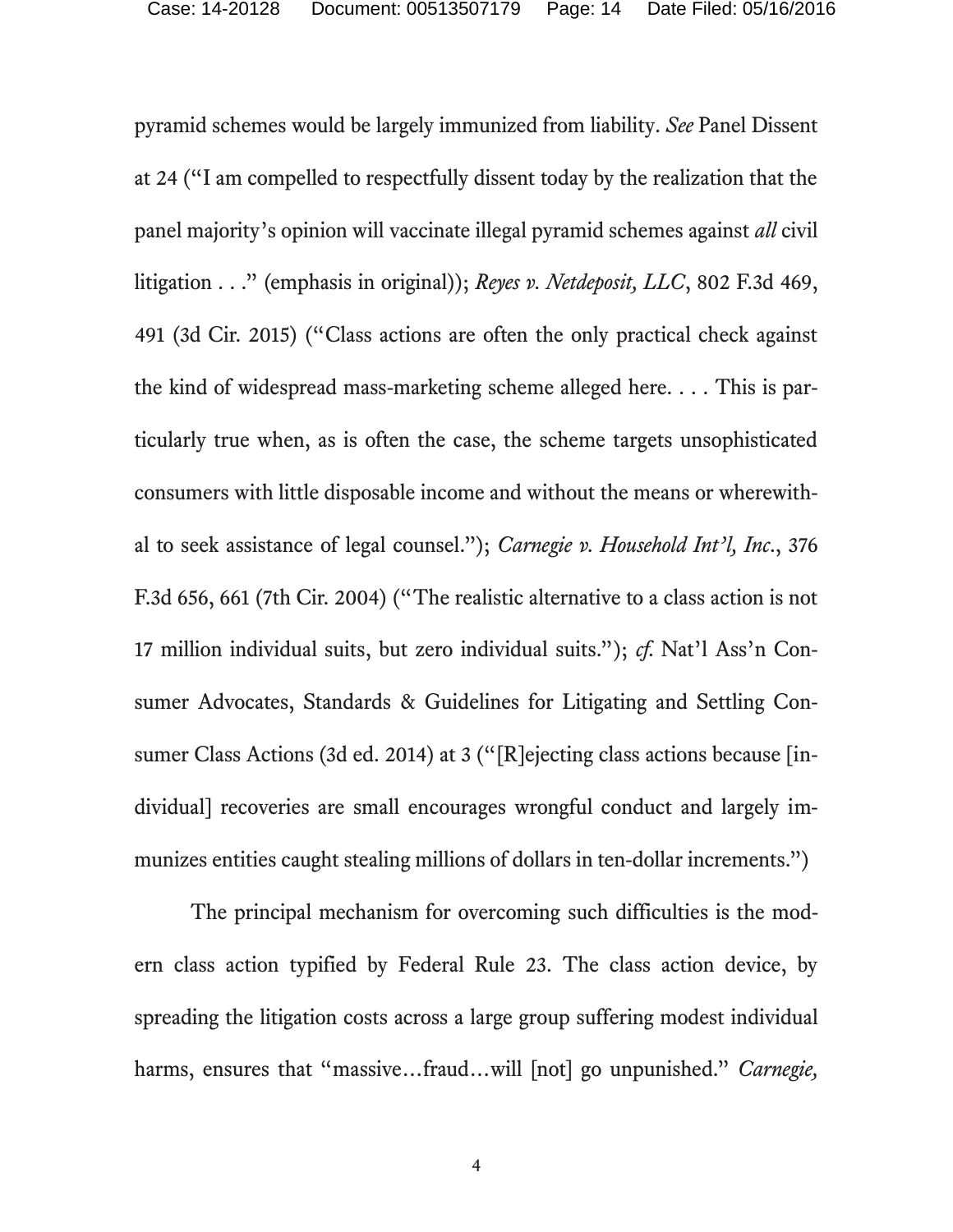376 F.3d at 661. Indeed, cases like this one are especially well-suited for classtreatment because the central issue—whether Stream is or is not a pyramid scheme—is the quintessential allegation raised by every class member.<sup>5</sup> See *Amchem Prods., Inc. v. Windsor*, 521 U.S. 591, 617 (1997) (noting the Rule 23 Advisory Committee "had dominantly in mind vindication of 'the rights of groups of people who individually would be without effective strength to bring their opponents into court at all.'")

Moreover, Defendants' contention that consumers defrauded by pyramid schemes should be stripped of their class action rights and instead look to "various government agencies" for compensation is both short-sighted and

l

 $5$  For this reason, it is the rule rather than the exception that pyramidscheme cases proceed as class actions. *See e.g*., *Webster v. Omnitrition Int'l, Inc.*, 79 F.3d 776 (9th Cir. 1996)(certified RICO fraud class action alleging pyramid scheme); *Arata v. Nu Skin Int'l, Inc*., No. 92-15380, 1993 U.S. App. LEXIS 21747 (9th Cir. 1993) (certified class action alleging pyramid scheme for purposes of settlement); *Piambino v. Bailey*, 610 F.2d 1306 (5th Cir. 1980)(same); *Davis v. Avco Corp*., 371 F. Supp. 782 (N.D. Ohio 1974), *aff'd*, 739 F.2d 1057 (6thCir. 1984)(same); *Marshall v. Holiday Magic, Inc*., 550 F.2d 1173 (9th Cir. 1977)(same); *In re Glenn W. Turner Enters. Litig*., 521 F.2d 775 (3d Cir. 1975)(same); *Stull v. YTB Int'l, Inc*., No. 10-600, 2011 U.S. Dist. LEXIS 109376 (S.D. Ill. Sept. 26, 2011)(case brought as class action consolidated *sua sponte* with other cases making same pyramid scheme allegation); *Nguyen v. FundAmerica, Inc*., 1990 U.S. Dist. LEXIS 15031 (N.D. Cal. Aug. 16, 1990)(provisionally certified class action alleging pyramid scheme); *In re Am. Principals Holdings, Inc. Sec. Litig*., 1987 U.S. Dist. LEXIS 16945, M.D.L. No. 653 (S.D. Cal. July 9, 1987)(same).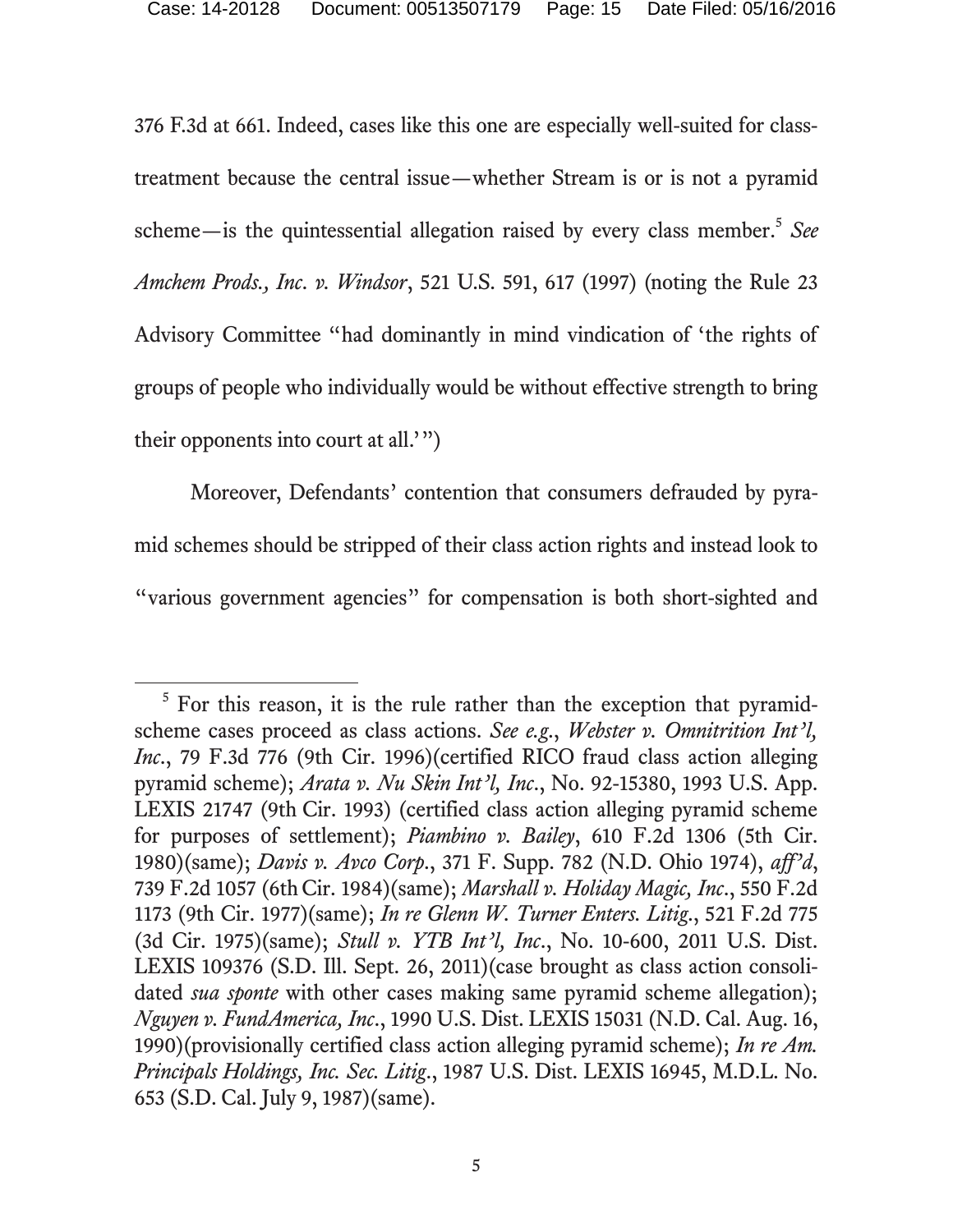unrealistic.<sup>6</sup> The FTC, the agency primarily charged with prosecuting pyramid schemes, has, for much of its history, been a slow-moving and underfunded agency, dependent to a large extent on complaints from consumers who are not entitled to restitution in their own right, and its remedial powers have been closely cabined.

In fact, the FTC's track record with regard to pyramid schemes is illustrative of the inefficacy of this public remedy. Since the *In re Amway Corp*. de $cision 40 years ago, <sup>7</sup> the FTC has brought only 25 complaints alleging that an$ MLM company was operating an illegal pyramid scheme. Of those cases, the FTC has a record of 21 settlements, three trial wins, no losses, and one pend-

l

<sup>6</sup> It is also surprising that defendants and their *amici* advocate for public enforcement in lieu of private class-action lawsuits as they have attempted to limit that very mechanism. *See, e.g.,* Public Comments of The Direct Selling Association on FTC Trade Regulation Rule on Disclosure Requirements and Prohibitions Concerning Franchising and Business Opportunity Ventures, Apr. 30, 1997,

https://www.ftc.gov/es/system/files/documents/public\_comments/2006 /07/522418-12058.pdf, at 32.

<sup>7</sup> *In re Amway Corp.*, 93 F.T.C. 618 (1979), was one of the FTC's earliest actions against an MLM. In 1975, the FTC brought a five-count complaint against it alleging, among other things, that it was a pyramid scheme. After two years of extensive discovery and motions practice, the case was heard by an administration law judge. At the hearing, 150 witnesses testified, there were over 1,000 exhibits, and the trial transcript was almost 7,000 pages long. A final order was not issued in the case until four years later when in 1979 the court held that the Amway Corporation was, in fact, not a pyramid scheme.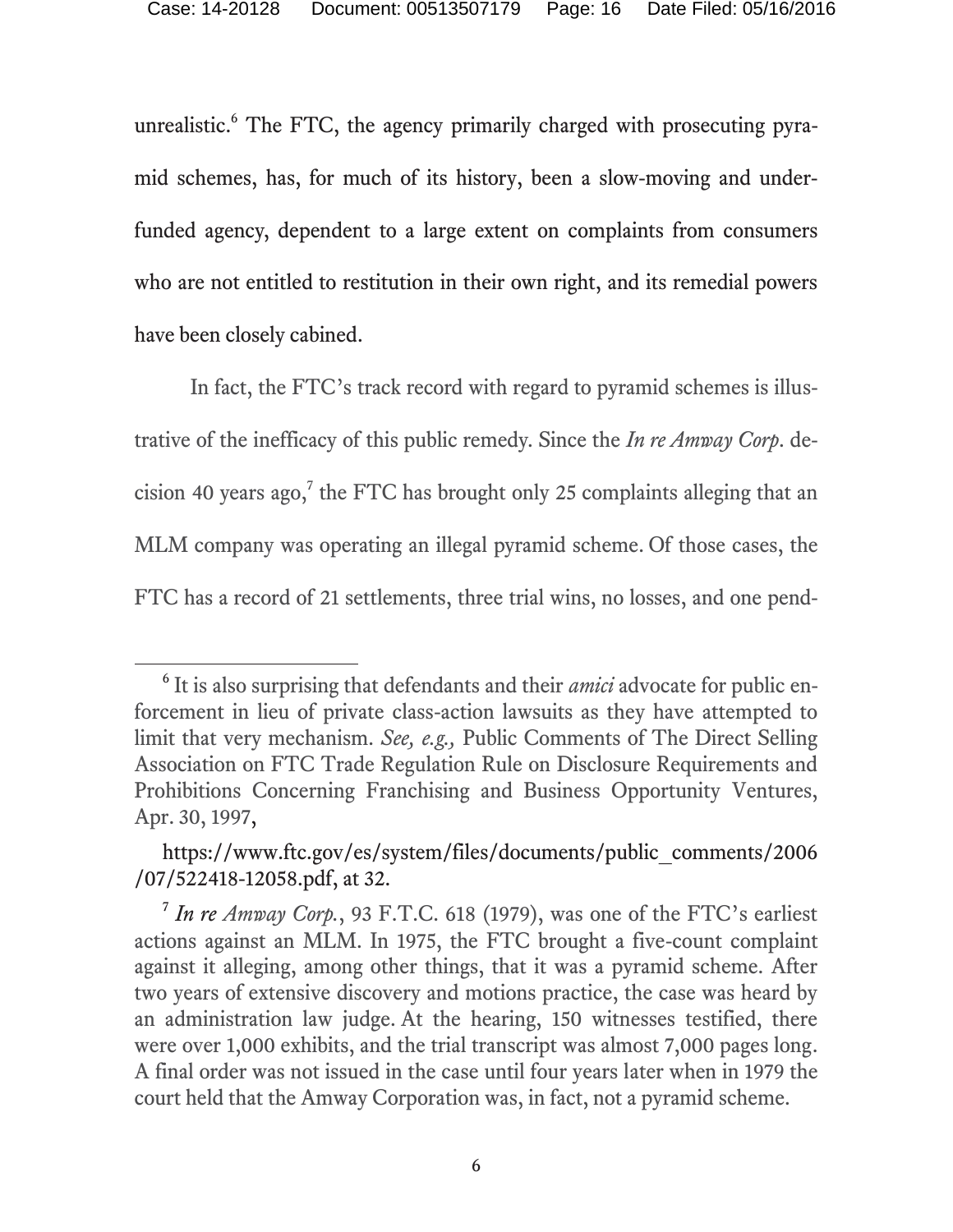ing action. *See FTC Pyramid Cases Post-Amway* (Sept. 18, 2015), https://www.truthinadvertising.org/ftc-pyramid-cases-by-the-numbers/. A commendable record, but an infinitesimal number of cases. In fact, in the last decade, the FTC has brought only three pyramid scheme cases: *BurnLounge* in 2007, *Fortune Hi-Tech* in 2013, and *Vemma* in 2015. *See id.* 

Absent the availability of class actions, illegal pyramid schemes, which cause far-reaching harm to consumers, honest competitors, and the general public alike, will be shielded from civil litigation, and correspondingly, civil liability. Class-action litigation is an appropriate and necessary means of enforcing the laws to ensure that pyramid schemes masquerading as legitimate MLM businesses are held accountable.

#### **II. Pyramid Schemes Inflict Broad and Serious Harm to Consumers, Legitimate Business Competitors, and The General Public Alike**

As a result of the FTC's inability to adequately police pyramid schemes, consumers have been afforded little protection against these fraudulent operations in the United States. This is especially problematic when one considers that among the many MLM companies operating in the United States today, there are numerous pyramid schemes attempting to disguise themselves as legitimate MLM businesses. *See* FTC Action Against Alleged Pyramid Scheme Affirms DSA Membership Process, Press Release ( Jan. 29,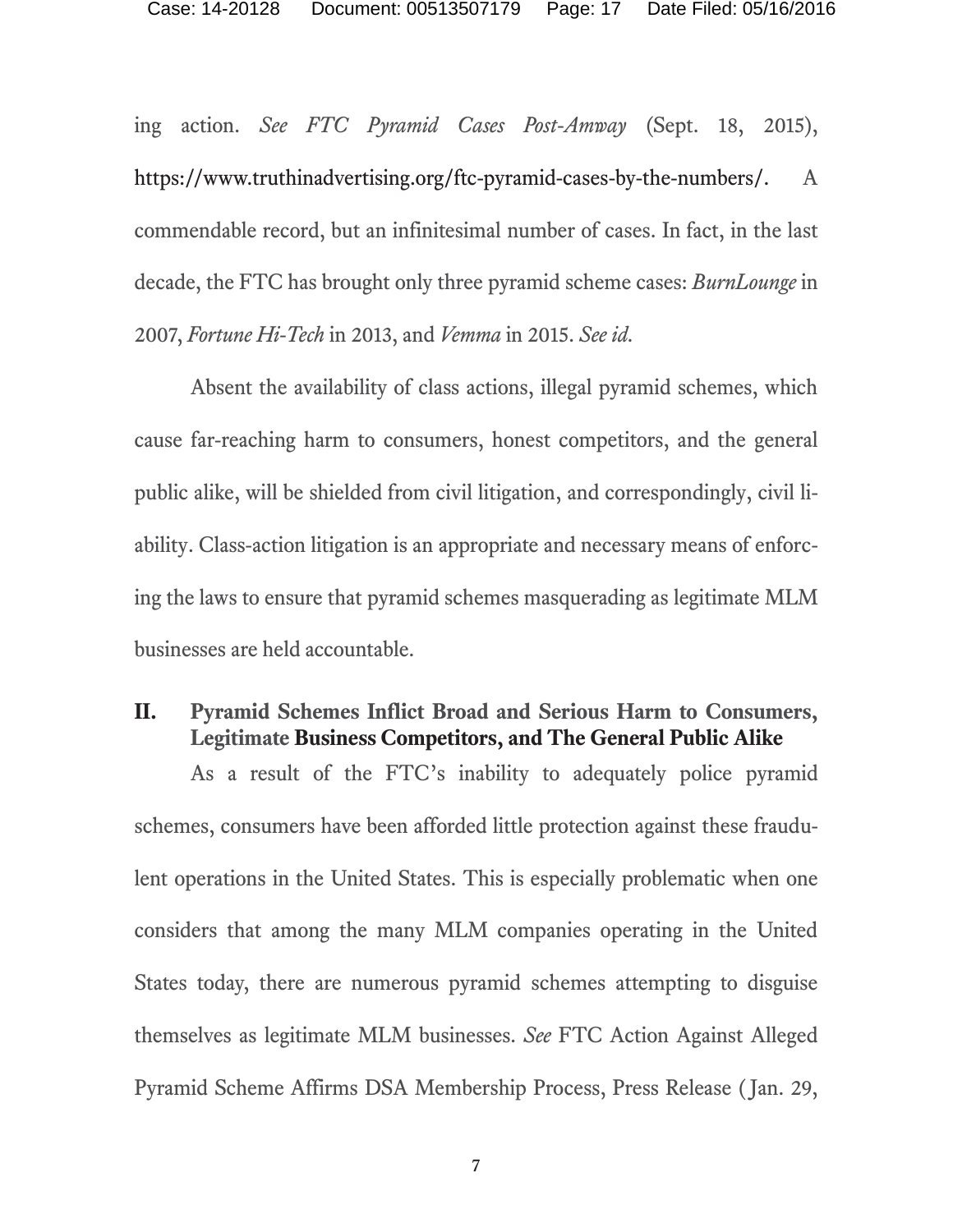2013), http://www.dsa.org/news/individual-press-release/ftc-action-againstalleged-pyramid-scheme-affirms-dsa-membership-process (the DSA "membership review process serves to identify pyramid schemes that are masquerading as legitimate direct selling companies."); Dana Mattioli and Emily Glazer, *Amid the Latest Criticism, Herbalifers Stay Resolute,* WALL ST. J., Jan. 6,  $2013$ , at

http://www.wsj.com/news/articles/SB10001424127887323689604578221430 526328400 ("Tupperware Brands Corp. stopped describing itself and a 'direct seller' and started using the phrase 'direct to consumer,' said Chief Executive Rick Goings. 'We didn't leave direct selling,' said Mr. Goings. 'Direct selling left us, because the industry became dominated by buying clubs and what look like pyramid schemes.'"); DSA: Illegal Schemes, http://www.dsa.org.uk/consumer-advice/illegal-schemes/ ("The popularity of direct selling sometimes motivates dishonest individuals and organizations to misrepresent themselves as legitimate direct selling businesses in hopes of enticing victims. People globally have lost millions of dollars participating in scams like pyramid schemes. Many victims thought they were paying for help in starting a small business of their own, when in fact they were being fooled by a slick pyramid scheme disguised to look like a legitimate business.")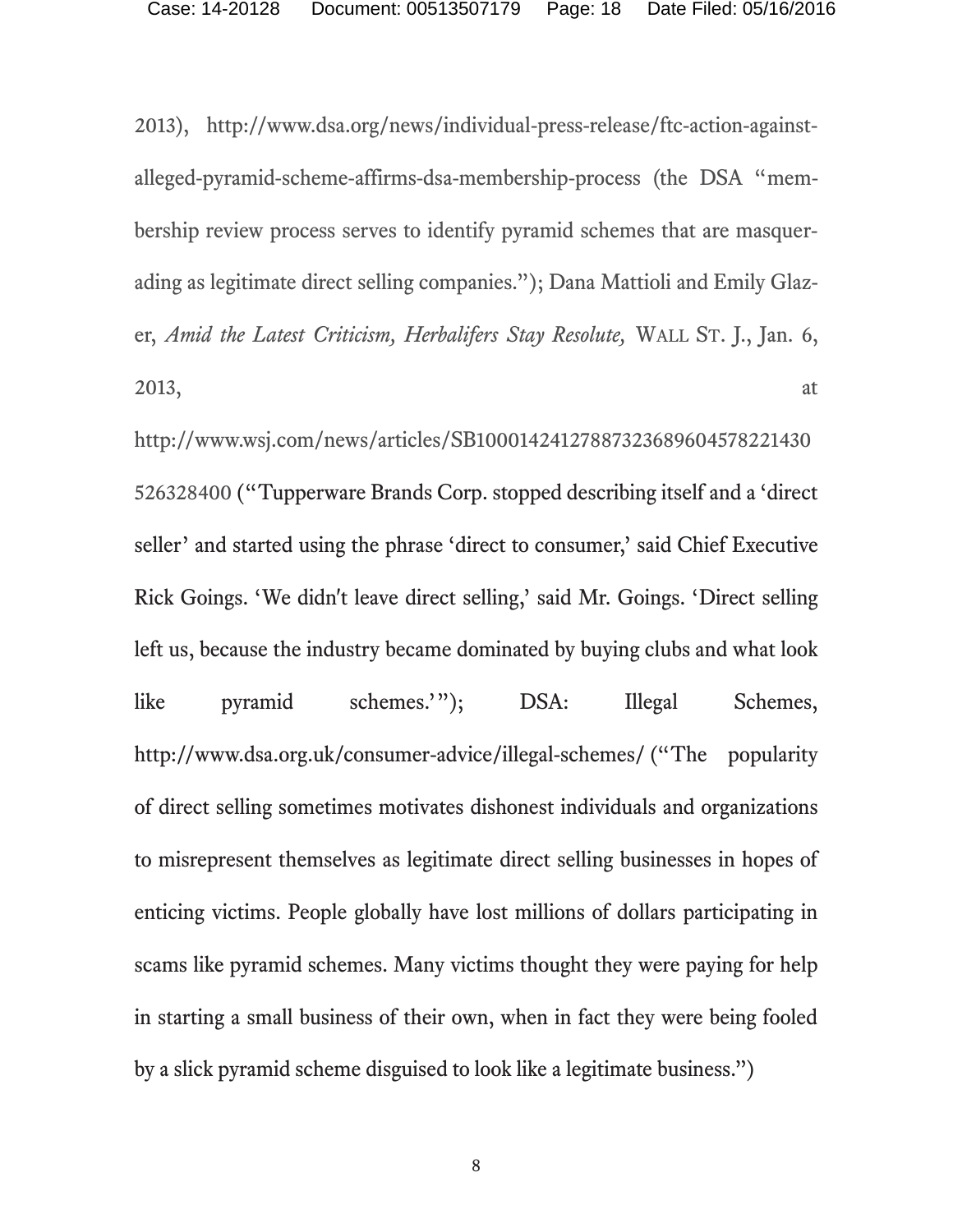There can be no dispute among the parties to this litigation that pyramid schemes posing as legal operations are inherently deceptive and *per se* illegal. *See* Statement of Joseph N. Mariano, President, Direct Selling Association, in Reaction to the Federal Trade Commission's BurnLounge Announcement, Press Release (June 17, 2015), http://www.dsa.org/news/individual-press-release/statement-of-joseph-n. mariano-president-direct-selling-association-in-reaction-to-the-federal-tradecommission-s-burnlounge-announcement ("'Pyramid schemes . . . have no place in our marketplace, are expressly banned by Direct Selling Association's Code of Ethics and should be prosecuted to the fullest extent of the law.'")

Indeed, courts have long recognized that pyramid schemes are inherently fraudulent and for good reason. *See Webster v. Omnitrition Int'l, Inc.,* 79 F.3d at 788 (9th Cir. 1996) ("[T]he very reason for the *per se* illegality of Endless Chain schemes is their inherent deceptiveness and the fact that the 'futility' of the plan is not 'apparent to the consumer participant.'"). Pyramid schemes are ingenious frauds that capitalize on "blinding potential prospects to the realities of the scheme," and as such they present a surreptitious danger to consumers, business competitors, and the general public alike. *Secs. Exch. Comm'n*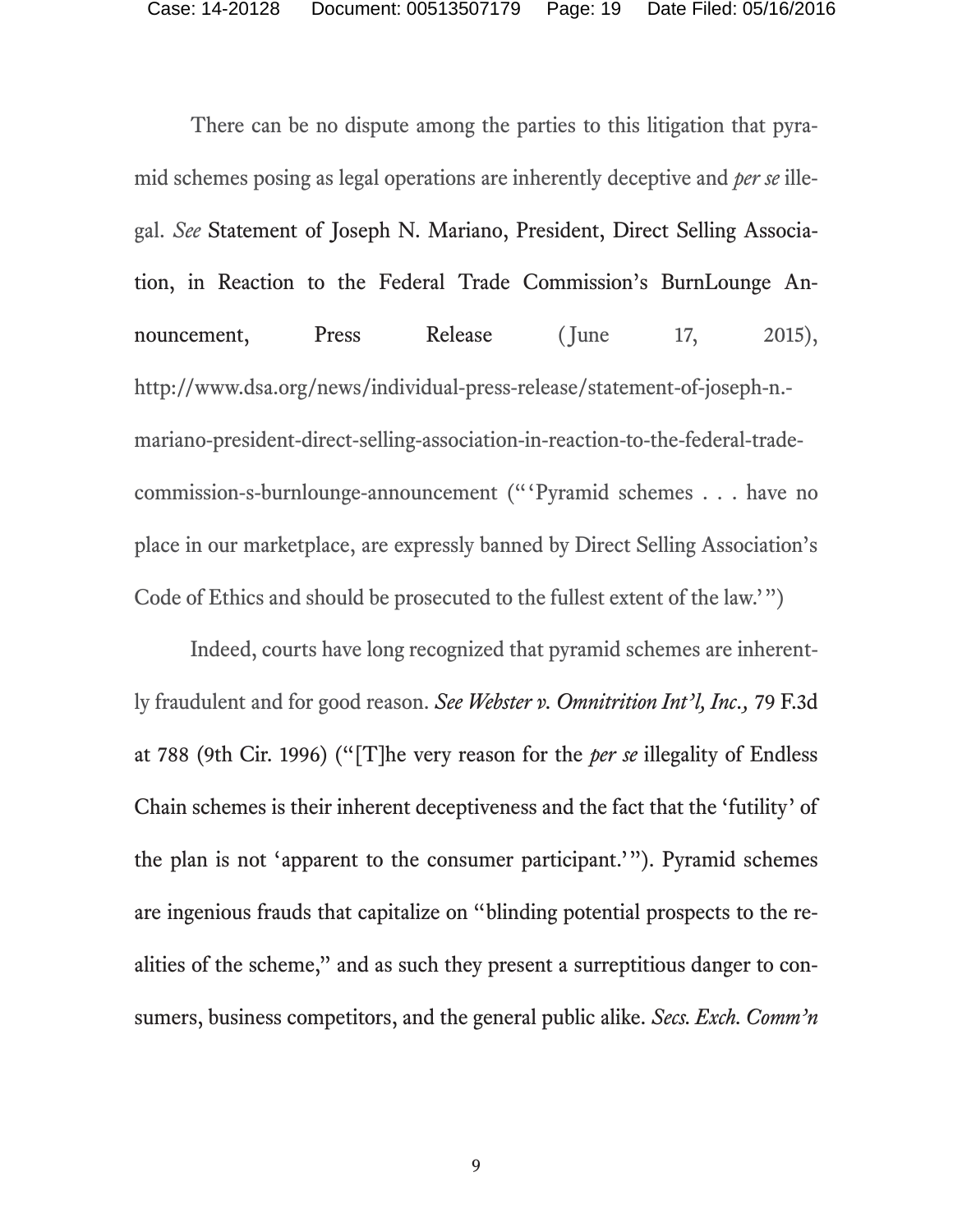*v. Glenn W. Turner Enters., Inc.,* 348 F. Supp. 766, 772 (D. Ore. 1972), *aff'd* 474

F.2d 476 (9th Cir. 1973).

The FTC recognized over 40 years ago that:

the marketing plan [of pyramid schemes] is not primarily designed as an offer to knowledgeable businessmen competent to weigh and evaluate commercial risks. It is designed, rather, to appeal to uninformed members of the general public, unaware of and unadvised of the true nature of the risks run – persons with limited capital who are led to part with that capital by promises and hopes that are seldom, if ever, fulfilled.

FTC Advisory Opinion, 16 C.F.R. § 15.155(d) (1988). *See also Sec. Exch. Comm'n v. Koscot Interplanetary, Inc.,* 497 F.2d 473, 475 n. 4 (5th Cir. 1974) ("Poor, unwary persons have been induced by high-pressure sales tactics to part with their money, and very few have harvested the large returns they were led to believe were common for those participating in the program." (quoting *Sec. Exch. Comm'n v. Koscot Interplanetary, Inc.,* 365 F. Supp. 588, 590 (N.D. Ga. 1973))).

By making false, misleading, and deceptive representations regarding the commercial feasibility of these schemes for all participants, including the path of success followed by those promoted as examples, such illegal operations coax thousands of consumers to part with funds for an expected return on investment that declines in probability at a rate unknown and unknowable to participants. *See Koscot Interplanetary, Inc.*, 497 F.2d at 475 (a pyramid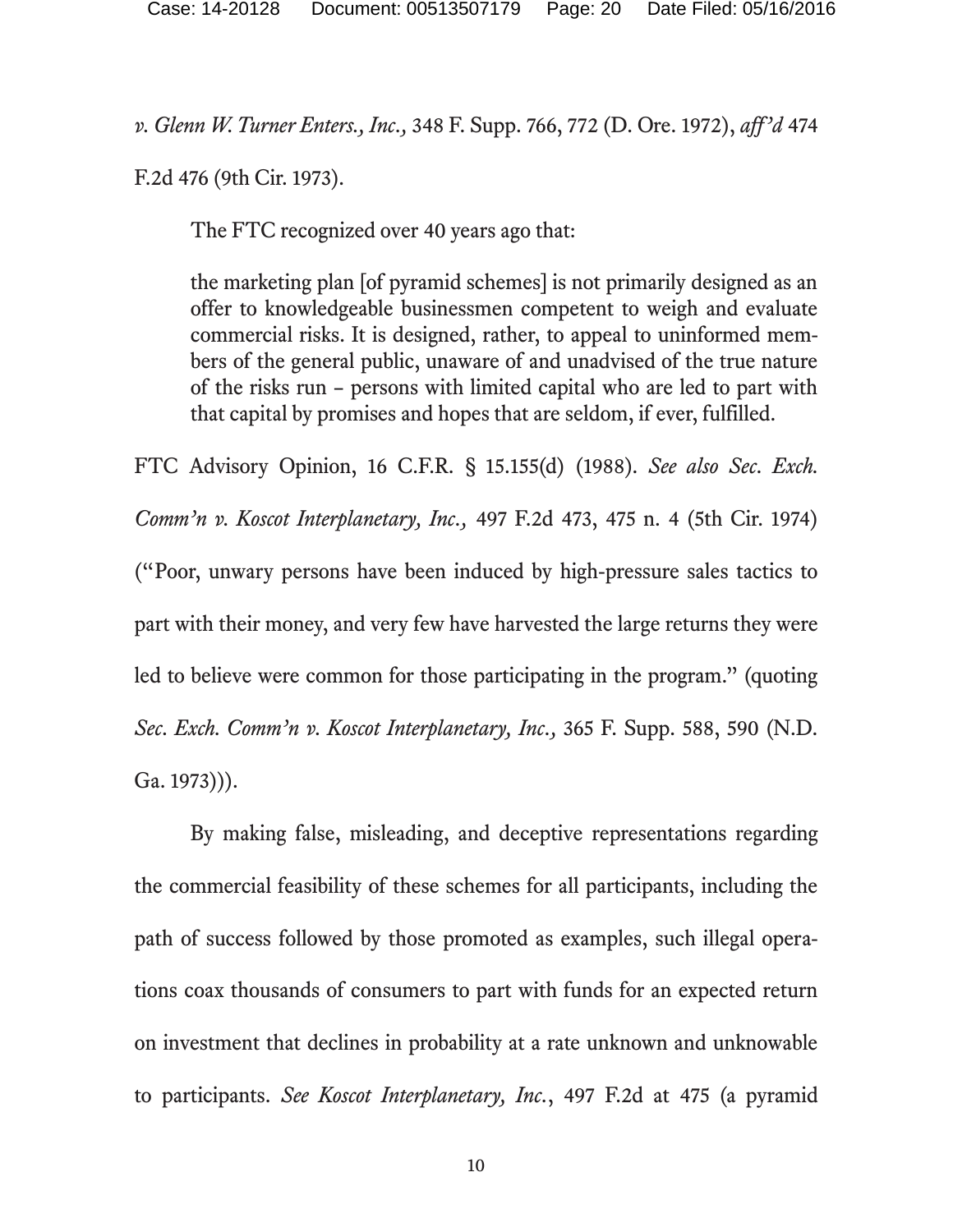scheme "thrives by enticing prospective investors to participate in its enterprise, holding out as a lure the expectation of galactic profits. All too often, the beguiled investors are disappointed by paltry returns."). This is so because pyramid schemes are premised on inherent fraud, which breeds economic instability and loss for the vast majority of distributors. The entire marketing program of pyramid schemes is a fraud because it contemplates a virtually endless recruiting of participants in which later purchasers necessarily must lose their investments, to the benefit of those who joined earlier, as the supply of new participants shrinks exponentially. *See Webster,* 79 F.3d at 781 (9th Cir. 1996). Even distributors who are initially successful end up losing with these per se fraudulent schemes.<sup>8</sup>

The promotional practices are as undesirable as the very structure of these schemes. The economic inducement held out to all prospects that they will make money is a common thread that runs through all illegal pyramid

 $\overline{a}$ 

<sup>&</sup>lt;sup>8</sup> Distributors who do not suffer economic loss will eventually be disenfranchised when the scheme collapses – losing their downlines and reputation. Moreover, such distributors risk exposure to possible litigation in which bankruptcy receivers of collapsed pyramid schemes sue to recover ill-gotten gains. *See, e.g.,* First Amended Complaint, Evans v. Armenta, No. 14-cv-00329 (E.D. Ky. Aug. 29, 2014), ECF No. 13; First Amended Complaint, Evans v. Burrell, No. 14-cv-00330 (E.D. Ky. Aug. 27, 2014), ECF No. 12 (bankruptcy receiver for Fortune Hi-Tech Marketing, which settled pyramid scheme allegations with the FTC, sued over 35 defendants to recover commissions and bonus payments made by Fortune Hi-Tech to these distributors).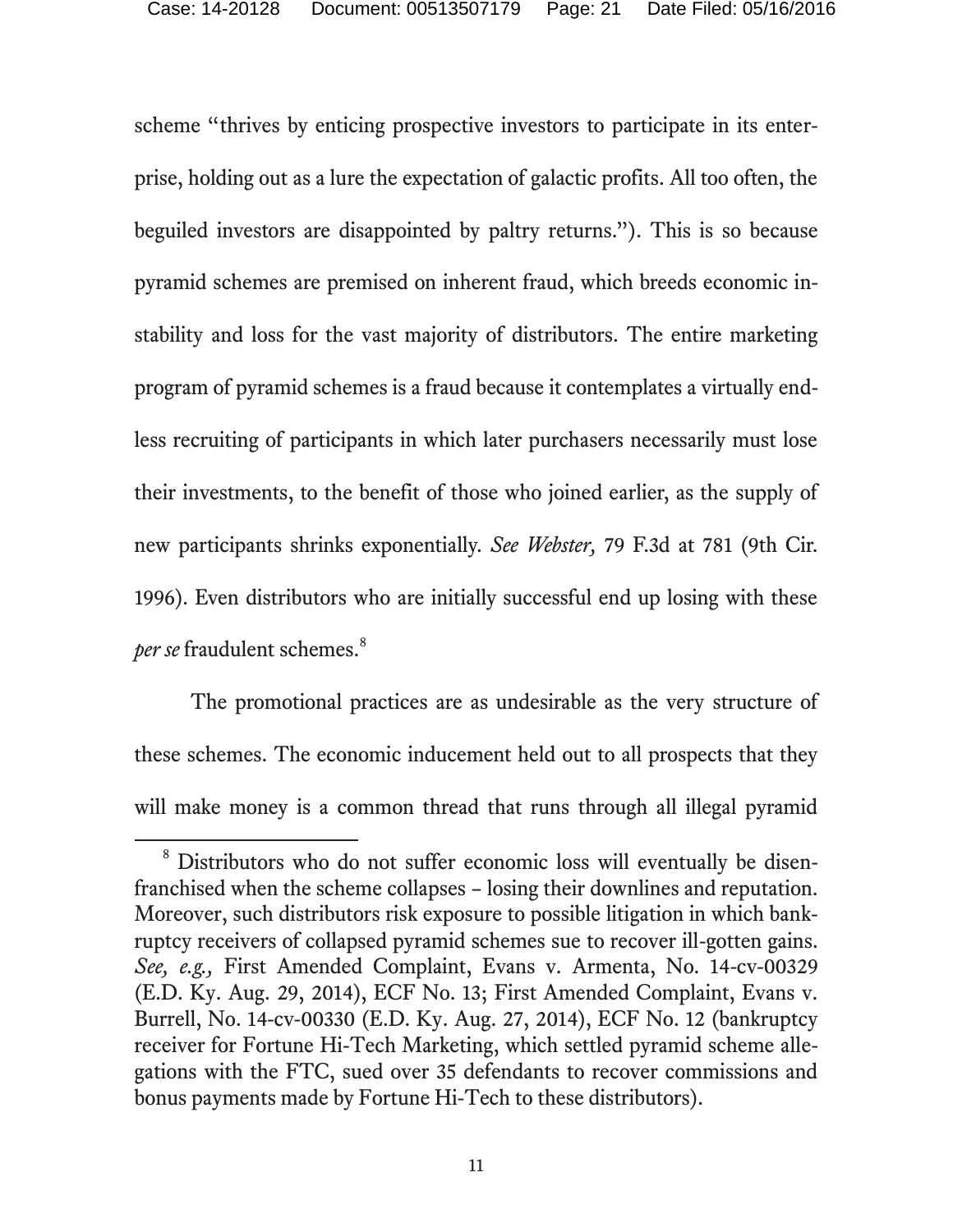schemes. The requisite commonality is the fact that the fortunes of all investors are inextricably tied to the efficacy of the recruitment process consummating in endless investments. *See Koscot Interplanetary, Inc.*, 497 F.2d at 478 ("The critical factor is not the similitude or coincidence of investor input, but rather the uniformity of impact of the promoter's efforts.") The effect is substantial injury to investors, the public, and legitimate competitors.

And to make matters worse, the damage resulting from pyramid schemes goes far beyond simple economic harm. Indeed, the injuries these schemes inflict go well beyond their affront to norms of honesty and even fair dealing as vulnerable consumers are targeted and lured into the illegal operation: families already in economic distress lose their savings; college students drop out of school in order to pursue illusory fortunes; relationships are compromised; and many suffer the irreparable loss of family and friends.<sup>9</sup>

 $\overline{a}$ 

<sup>&</sup>lt;sup>9</sup> Below is a sampling of consumer complaints TINA.org received concerning Vemma Nutrition Company, a DSA member that the FTC alleges operated an illegal pyramid scheme for approximately 10 years. *See* Preliminary Injunction Order, Fed. Trade Comm'n v. Vemma Nutrition Co., No. 15-cv-1578 (D. Ariz. Sept. 18, 2015), ECF No. 118 ("The evidence before the Court leaves little doubt that the FTC will ultimately succeed on the merits in demonstrating that Vemma is operating a pyramid scheme.")

<sup>• &</sup>quot;Unfortunately, my son has been introduced to this company (about a year ago) and has dropped out of college with the pursuit of getting rich without having to go to college . . . . In my personal family life, this company has interfered with my sons [sic] desire to complete his col-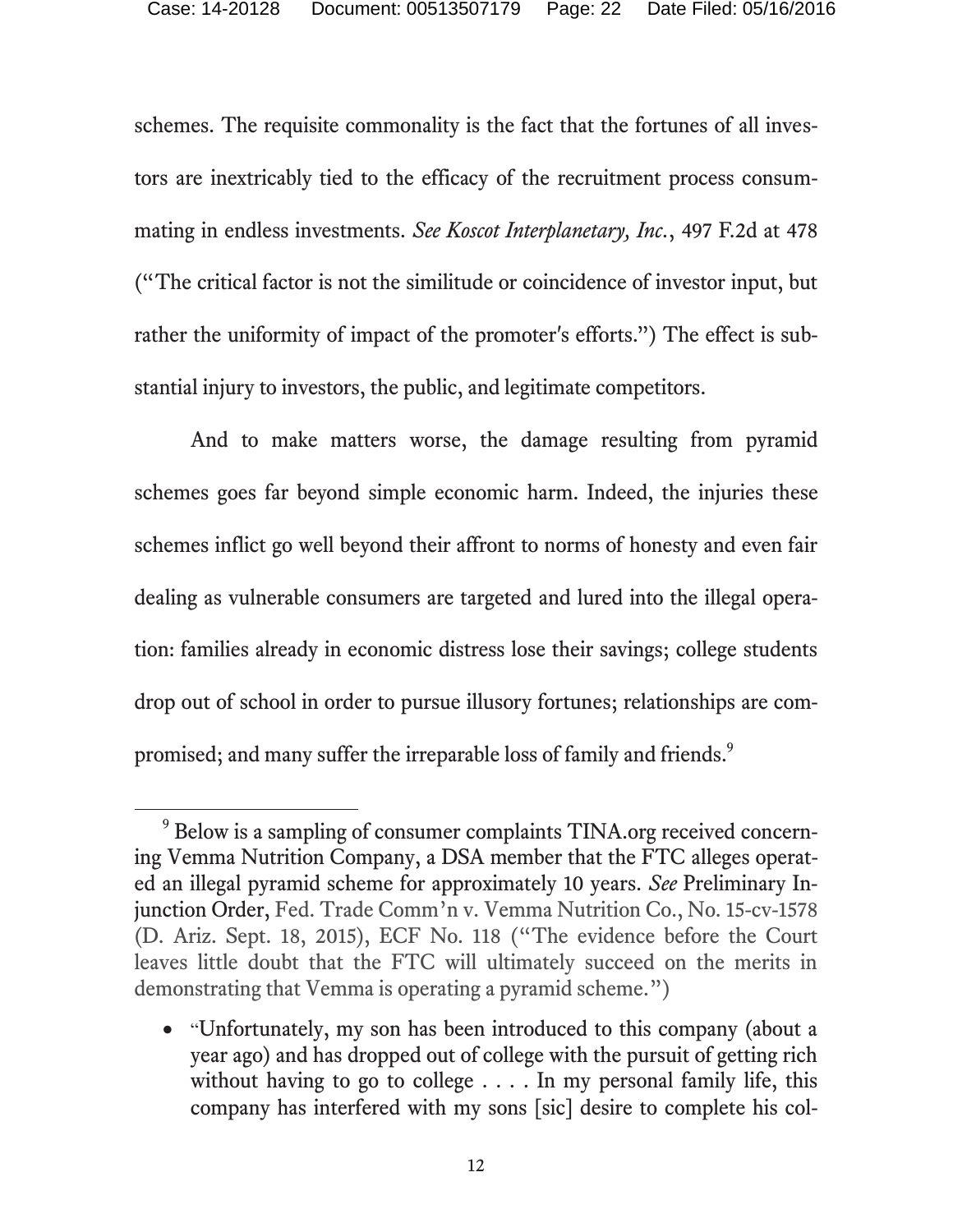### **III. To Succeed, Pyramid Schemes Must Masquerade As Legitimate MLM Companies**

While defendants have steadfastly maintained that Stream is a legiti-

mate MLM business, defendants cannot deny that other companies with busi-

ness structures similar to Stream have been the focus of FTC actions prem-

ised upon pyramid scheme allegations. *See Fed. Trade Comm'n v. BurnLounge,* 

*Inc.*, 753 F.3d 878, 886, 888 (9th Cir. 2014) ("The second prong of the *Omni-*

*trition* test does not require that rewards for recruiting be 'completely' unre-

lated to the sale of products. If it did, any illegal MLM business could save it-

self from liability by engaging in *some* retail sales . . . The fact that some sales

 $\overline{a}$ 

lege degree. He was in his third year of college when he dropped out. … Not only did he drop out of college, but he has been living on the streets in his car for the past three weeks."

- "My stepson has given up a four year, tuition free opportunity to attend university because Vemma has convinced him the college is just a financial burden. How is 'free' a 'burden'?"
- "I was approached by friends who I've known since middle school. They told me they wanted to talk about a business opportunity, and told me I would be perfect for the business. They told me about Vemma, . . .. After politely telling them know [sic] they preceded to belittle me. Tell me that attending college was a waste of time and that I was "doing nothing with your life". All members of Vemma proceeded to block me on social media sites. . . . I feel that Vemma has negatively affected social aspects of my life . . ."
- "My son was caught up in [Vemma's] YPR last fall. He failed classes and lost motivation toward his education. I could not reach him at all."
- "It was the first time I had a strained relationship with my son. He's never had an attitude with me."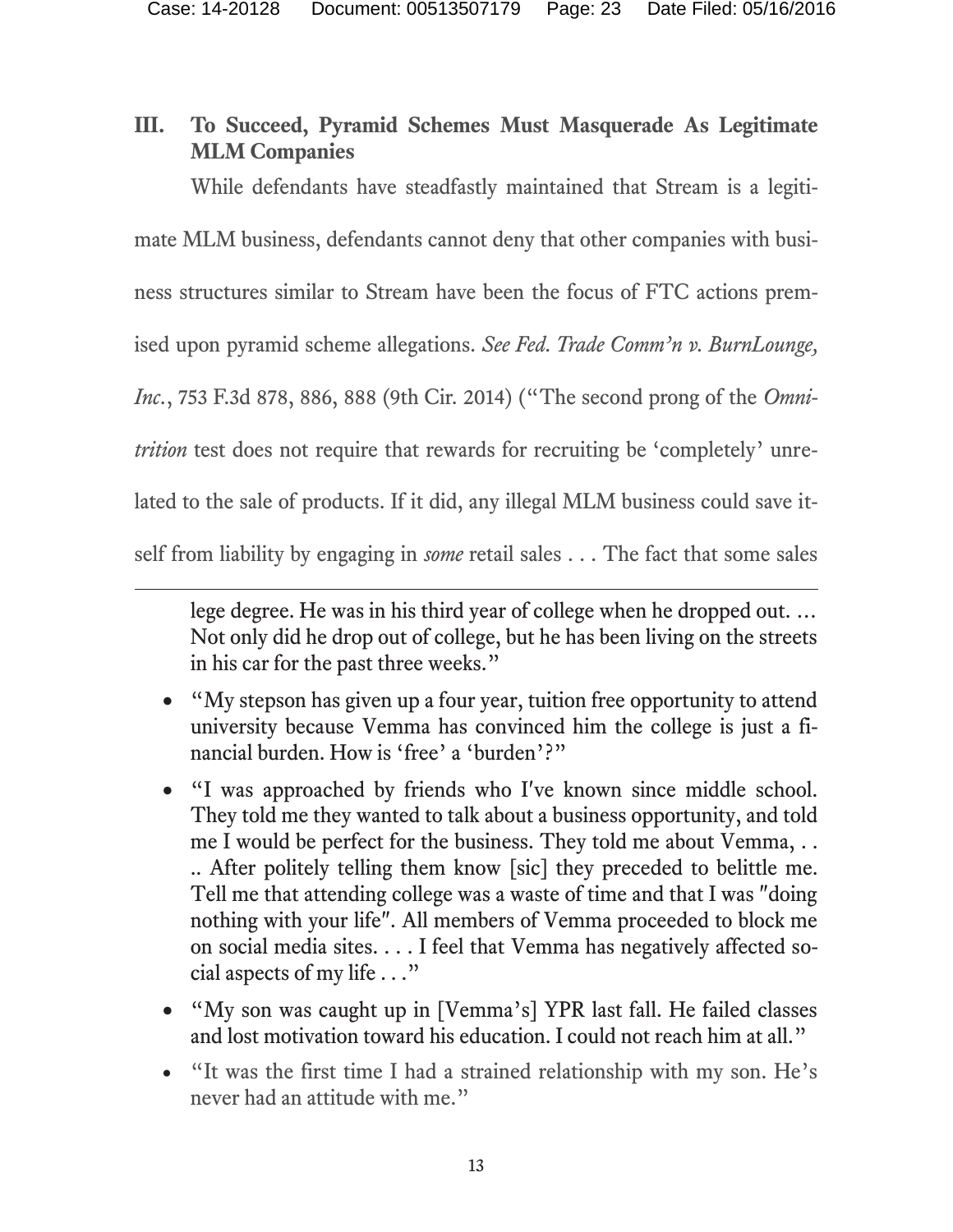occurred that were unrelated to the opportunity to earn cash rewards does not negate the evidence that the opportunity to earn cash rewards was the major draw of the BurnLounge Mogul scheme."). *See also* Preliminary Injunction Order, Fed. Trade Comm'n v. Vemma Nutrition Co., No. 15-cv-1578 (D. Ariz. Sept. 18, 2015), ECF No. 118 ("With regard to the first *Koscot* prong, Vemma's bonus structure and training materials are designed to make new Affiliates buy a \$600 Affiliate Pack, which makes payment for the right to sell a Vemma product if not a written requirement, a practical one. With regard to the second *Koscot* prong, the evidence shows that the bonuses Affiliates earn are primarily for recruitment of other Affiliates, not the sale of products.")

In fact, based on the record in this case, the Panel Opinion highlighted multiple pieces of evidence that could lead a trier of fact to conclude that Stream is operating an illegal pyramid scheme. *Torres v. S.G.E. Mgmt., L.L.C.,*  805 F.3d 145 (5th Cir. 2015). By way of example, that opinion highlighted the following:

- "In presentations to [distributors] and prospective [distributors], these officers repeatedly underscored that the way to make money was by *recruiting other [distributors],*  not *recruiting customers*." *Id.* at 154 (emphasis in the original)
- "A [distributor]'s success depends primarily on recruiting a 'downline' of other [distributors] who, in turn, recruit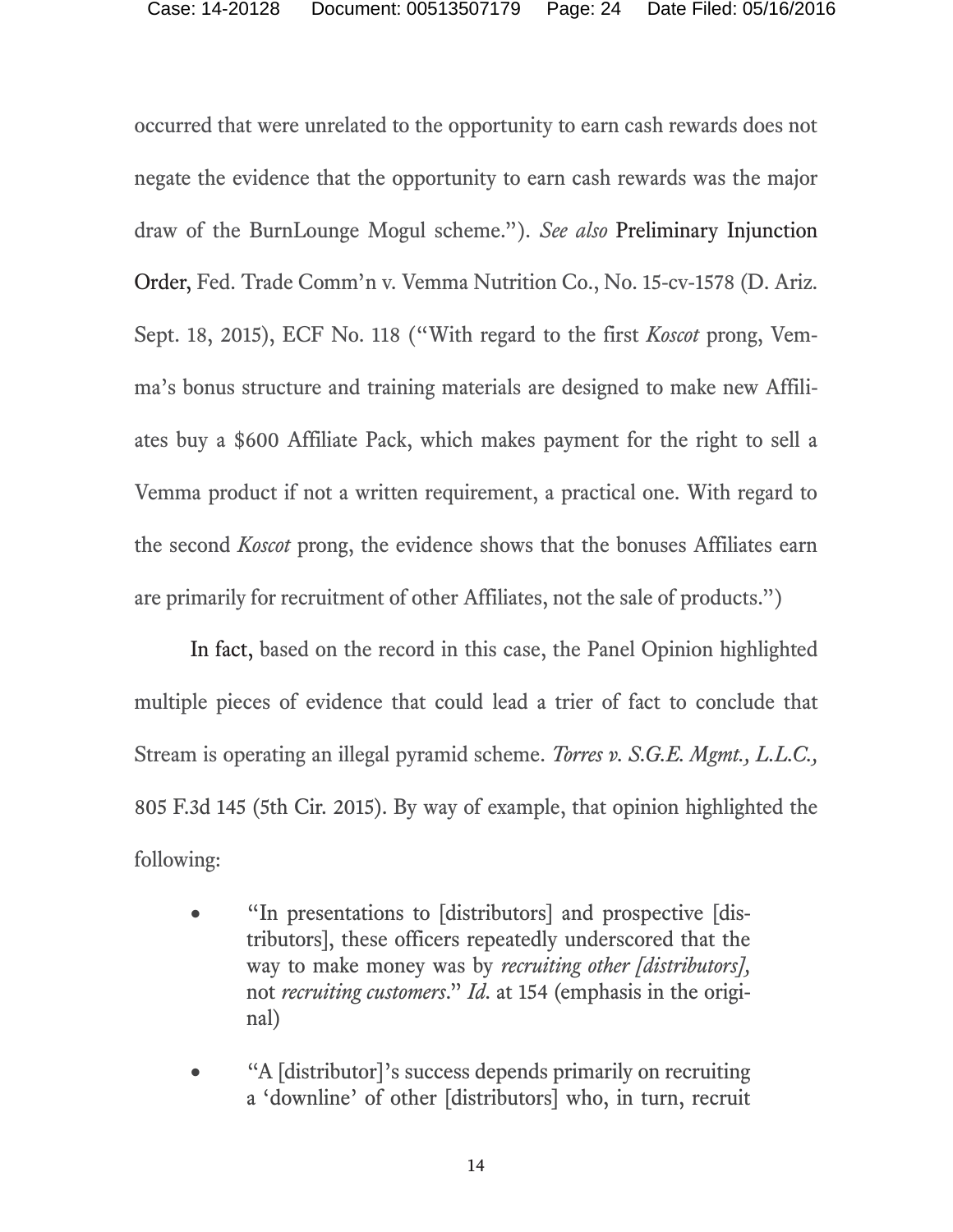other [distributors] and customers into the Ignite program." *Id.* at 147.

- "The record shows, for example, that Greg McCord admonished [distributors] in one presentation that 'if you keep concentrating on customers, you won't make money.'" *Id.* at 154.
- "Ignite predominately pushes recruiting over selling, and thus expanding the number of [distributor] participants, over customer acquisition." *Id.*

And yet despite such findings, defendants and their amici maintain the bedrock assumption that Stream presents a legitimate business opportunity. Tellingly, not one of Stream's Independent Associates ("IAs") who wrote in support of defendants' position asserted that they joined Stream to become a victim of fraud or to perpetuate a fraud in order to victimize others. Indeed, the IAs state that they "disagree wholeheartedly with Plaintiffs' allegation that Stream Energy is an illegal pyramid scheme." Brief of Independent Associates as *Amicus Curiae*, Apr. 18, 2016, at 2. Of course they do!

It is axiomatic that the success of a pyramid scheme is dependent upon *blinding* potential prospects to the realities of the scheme. *See Glenn W. Turner Enterprises, Inc*., 348 F. Supp. at 772. Pyramid schemes only flourish when they are able to mask their fraudulent structures as legitimate MLM companies, and it is precisely this sleight of hand that leads directly to injury to consum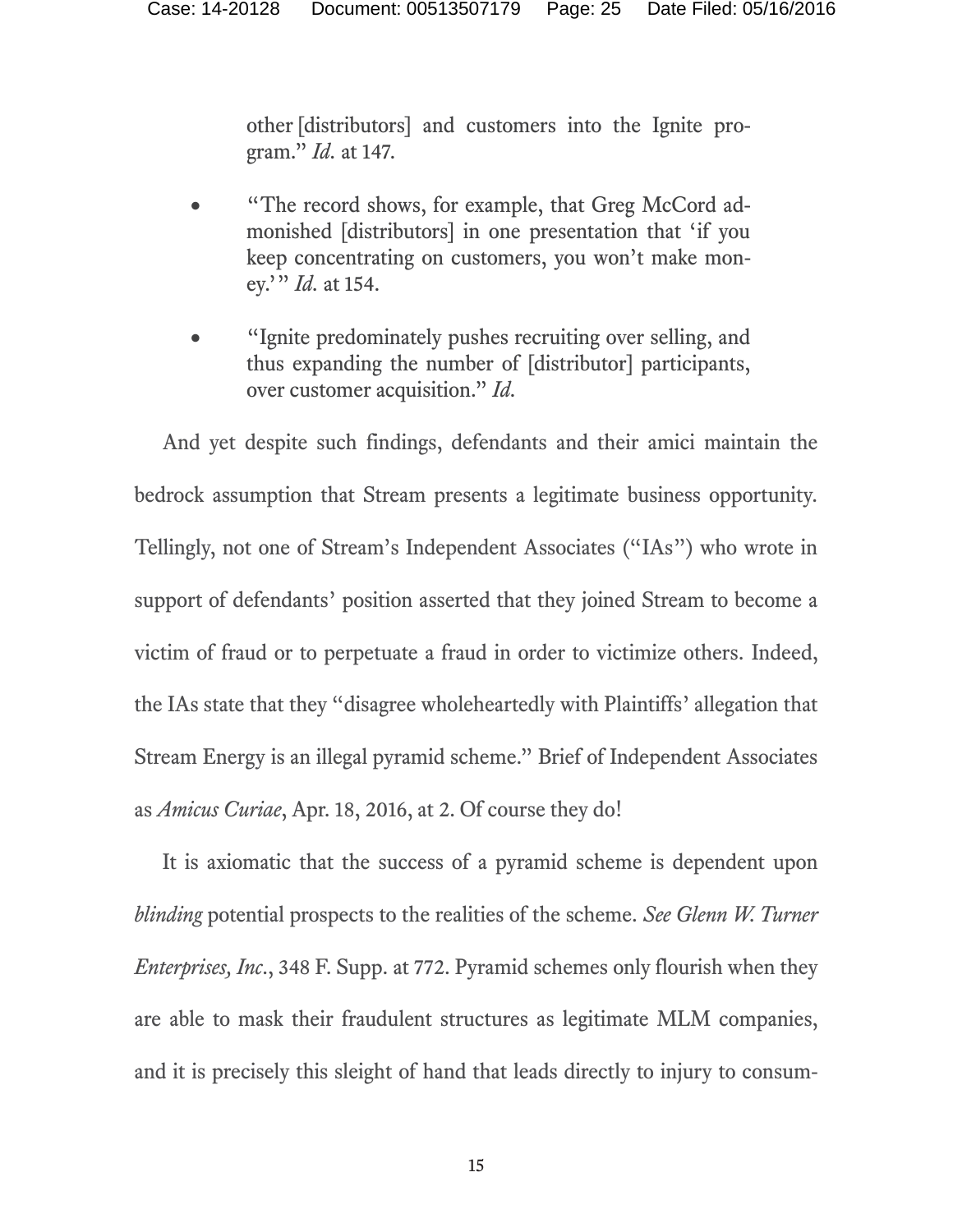ers, honest competitors and the general public. *See* Opposed Motion for Stay Pending Petition and Appeal Pursuant to Federal Rule of Civil Procedure 23(f) at 13, Torres v. S.G.E. Mgmt., L.L.C., No. 09-cv-2056 (S.D. Tex. Jan. 29, 2014), ECF No. 171 ("The success of multilevel marketing distribution channels, such as the one employed by Stream Energy . . ., rests on (1) the reputation of the company and its associates; and (2) the trust and goodwill that is built up between the company, its associates, and its customers."). *See also BurnLounge, Inc.,* 753 F.3d at 885 ("The district court's finding that BurnLounge paid rewards for recruitment unrelated to product sales is also supported by the effect the preliminary injunction had on BurnLounge's revenues. After the parties entered into a stipulated preliminary injunction in July 2007 that stopped BurnLounge from offering the ability to earn cash rewards, BurnLounge's revenues plummeted.") When it comes to pyramid schemes, the connection between the injury and the fraud is inseparable – both derive from the same set of operative facts that are withheld from the unwitting victims, which inevitably leads us back to where we started – to posit the fundamental question that should only have to be answered once in this case: Is Stream a pyramid scheme?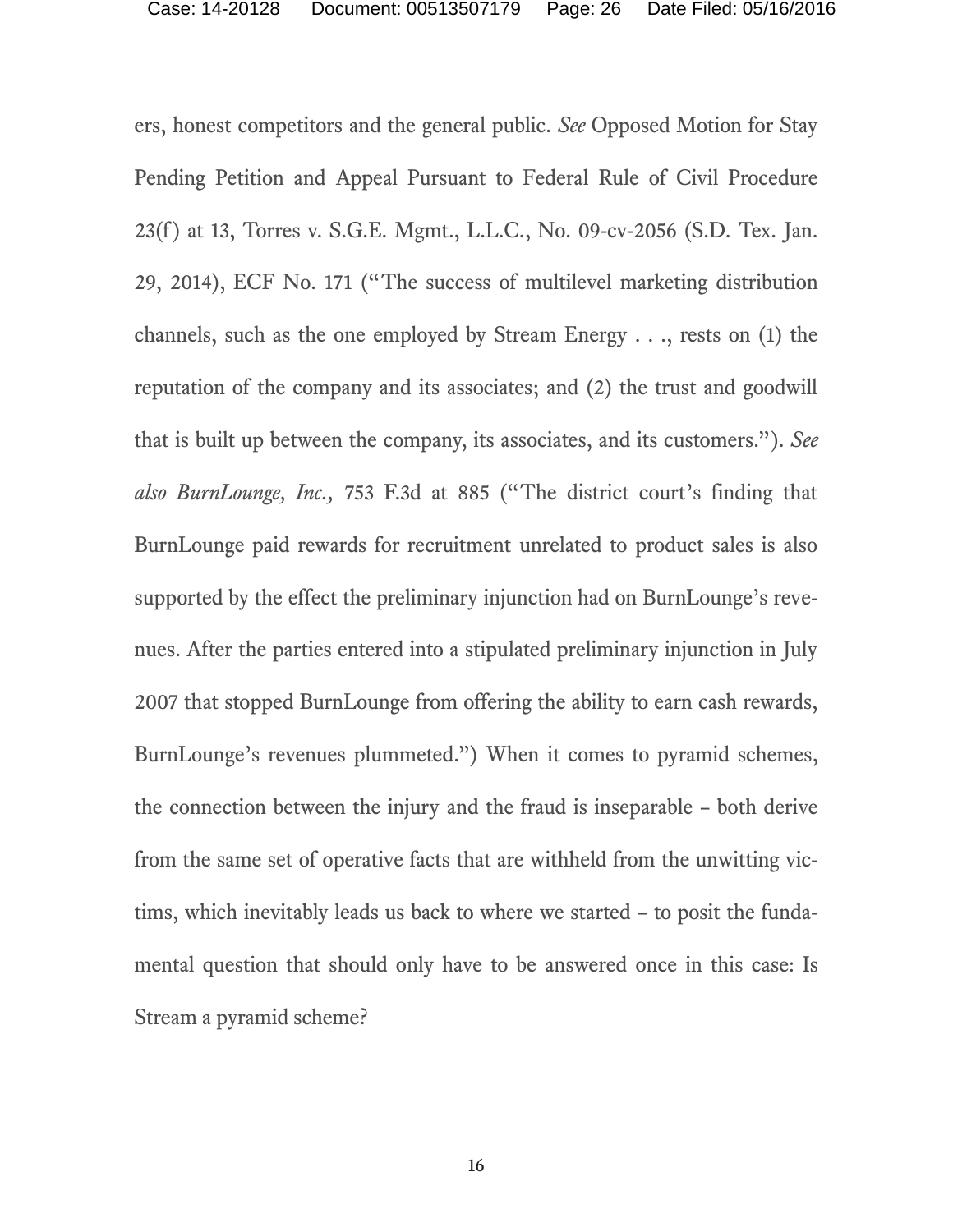#### **Conclusion**

For the foregoing reasons, this Court should affirm the District Court's

January 13, 2014 Memorandum Opinion and Order.

Dated: May 16, 2016

Respectfully submitted,

*/s/ Robert B. Gilbreath\_\_\_\_\_\_\_\_* 

Robert B. Gilbreath State Bar No. 07904620 Hawkins Parnell Thackston & Young LLP 4514 Cole Avenue, Suite 500 Dallas, Texas 75205 Telephone: (214) 780-5114 Facsimile: (214) 780-5200

Laura Smith State Bar No. 428508 CT Truth in Advertising, Inc. P.O. Box 927 Madison, Connecticut 06443 Telephone: (203) 421-6210 Facsimile: (203) 421-6211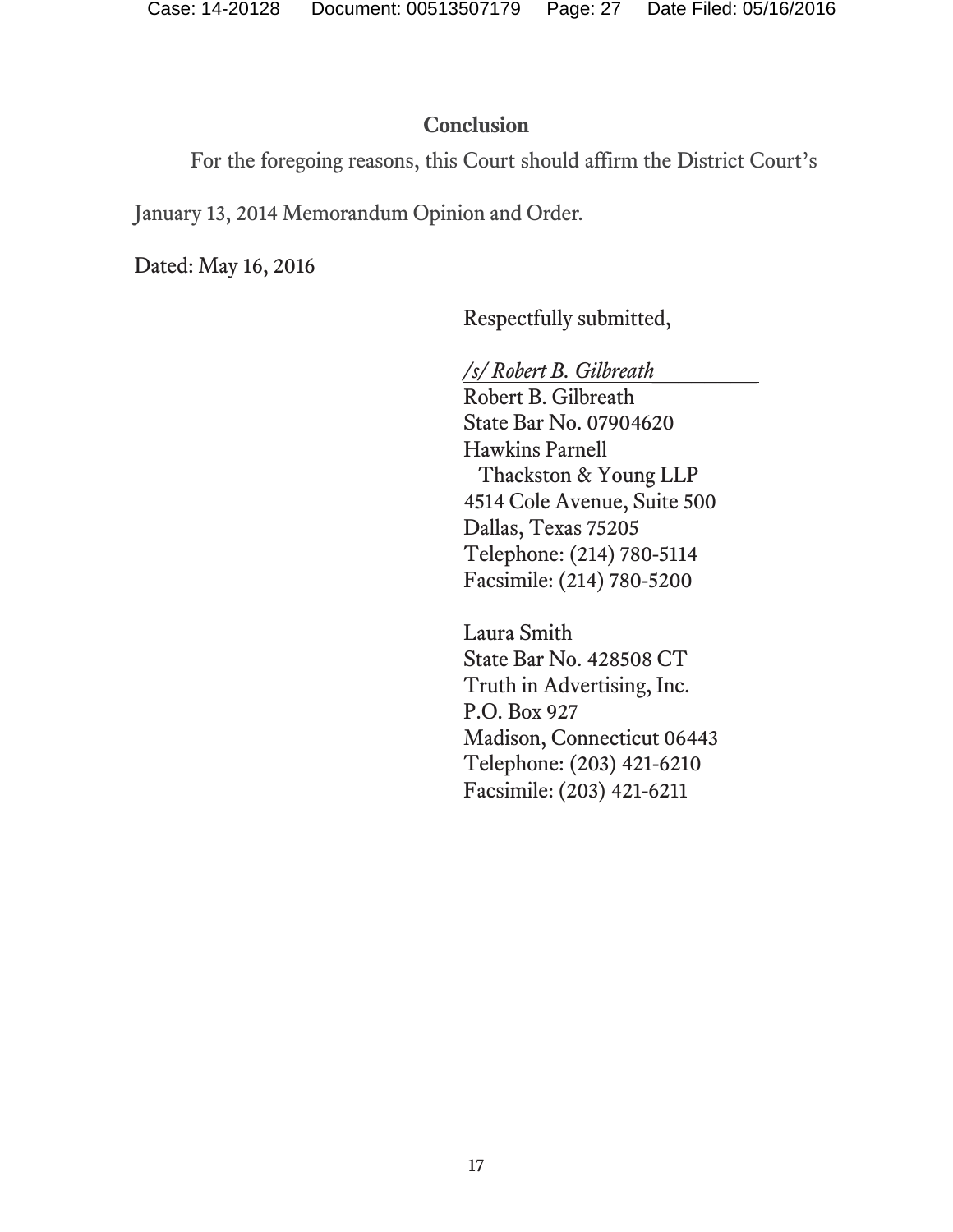#### **Compliance Certificate**

1. This amicus brief complies with the type-volume limitations of Fed. R. App. P. 29(d) because it contains 3,757 words, excluding the parts of the brief exempted by Fed. R. App. P.  $32(a)(7)(B)(iii)$ .

2. This brief complies with the typeface requirements of Fed. R. App. P. 32(a)(5) and the type style requirements of Fed. R. App. P. 32(a)(6) because it has been prepared in proportionally spaced typeface using Word 2007 in 14 point Equity A font.

Date: May 16, 2016 /s/ *Robert B. Gilbreath* Robert B. Gilbreath